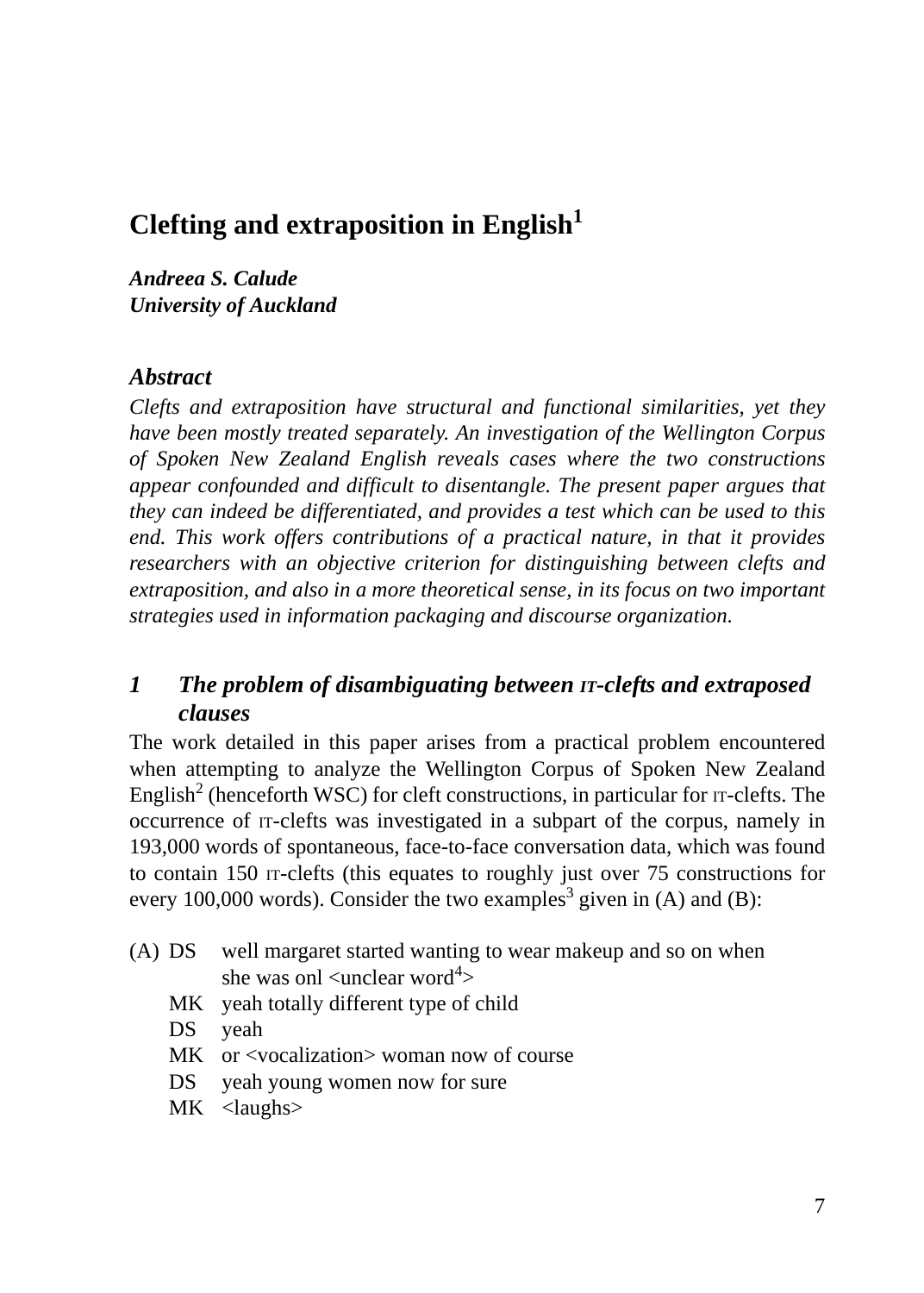## DS oh **it's quite good <drawls> to to hear that faith's actually experimenting with a few <long pause> different things**

MK  $\langle$  drawls $\rangle$  yes well raelene was she giggled  $\langle$ laughs $\rangle$ 

DS yes i'm sure she did <clears throat> (WSC#DPC002)

- (B) CH well they never got close to me but they were they're real cowboys and they're idiots you know and they're going on about this and that like and they said they wanted an under the table job and i said okay so that's  $\langle$  pause $\rangle$  w we agreed on the price  $\langle$  latch $\rangle$ 
	- BT should've
	- DN mm
	- AL you haven't paid them anything
	- CH i haven't paid them a cent and they're meant to come back  $\langle$  pause $\rangle$ well they came back when i was on holiday i left this really clear message saying do not come back till i get back from holiday <pause> **it's about six weeks ago they did the job**
	- DN mm
	- AL it still fucking leaks (WSC#DPC066)

Structurally, the constructions given in boldface are similar to both IT-clefts (exemplified in the following section), and at the same time,  $(BE-)$ extraposition.<sup>5</sup> In both cases, the clauses have dummy/expletive *it* in subject position, followed by the copula *be*, some constituent (the 'clefted constituent' in a cleft analysis or the 'remainder predicate' of the main clause, under an extraposed analysis), and finally, a subordinate clause (the 'cleft clause' in a cleft or the demoted subject/ object clause in extraposition).

The problem lies in deciding which analysis to adopt for the two constructions. Should they be analysed as clefts or as extraposition? What is more, this question raises several related issues. At a more practical level, it is worth considering which cases have the potential to cause these disambiguation difficulties; while on a more theoretical plane, it is not clear why these constructions should present such similar structures in the first place, making it difficult for us to distinguish between them. Is it just coincidence or is there more to it? More importantly, is it always possible to distinguish between clefts and extraposition? If yes, what criteria can be used to this end? If not, is one construction a special instantiation of the other or is the boundary between them fuzzy rather than discrete? (See Hopper and Thompson's seminal 1980 paper and a recent collection of works edited by Aarts *et al.* (2004) on fuzzy grammar for more details.) If on the other hand, there are cases in which clefts and extraposition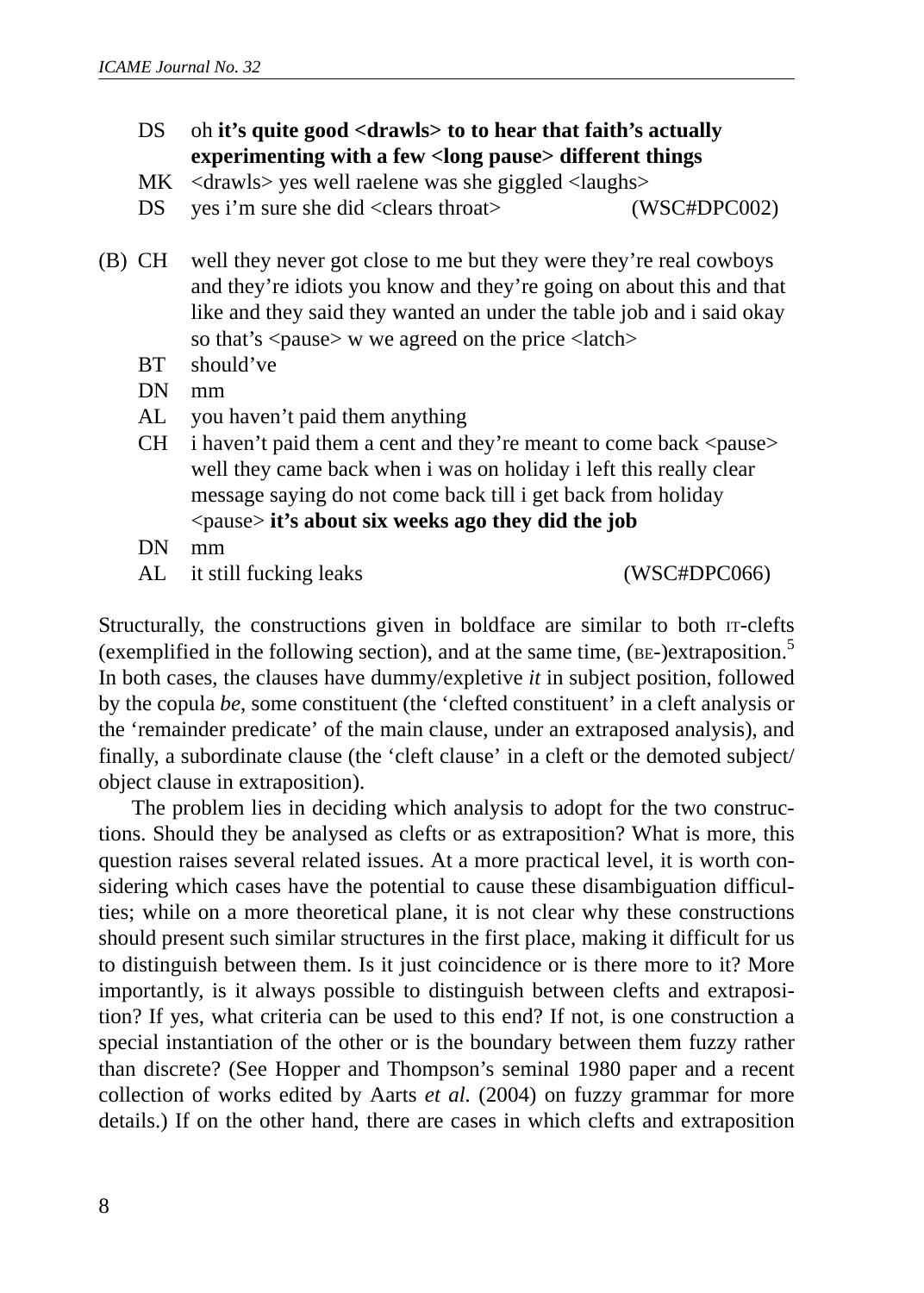cannot be disentangled, what do these cases look like and how do they differ from prototypical clefts and prototypical extraposition?

Being able to distinguish between IT-clefts and extraposition is beneficial because the two constructions play different roles in the discourse; that is, they are used for different purposes. IT-clefts are a focusing device, highlighting or contrasting particular bits of information. Extraposition, on the other hand, is connected with the avoidance of having complex subjects at the beginning of the sentence and "serve[s] the two principles of end-focus and end-weight" (Quirk *et al.* 1985: 863). This type of construction is particularly relevant to spoken language, where subjects are almost never complex (not even complex nominal phrases, let alone clausal units). We will see more about the various discourse functions of the two constructions in the following section.

However, their discourse functions apart, clefts and extraposition differ in their syntax. Unlike clefts, extraposition may involve predicates other than the copula *be*, i.e., *It helps to think that my mother will be there waiting for us* and *It surprises me how seriously she takes this stuff*. Furthermore, extraposition allows a greater variety of extraposed elements (NPs, PPs, and so on) whereas clefts only allow a cleft clause in the final position (see Table 1 and example 23).

The questions formulated above form the basis for the work presented here and will be discussed with reference to examples from spontaneous, unplanned face-to-face conversations from the WSC. In spite of the use of spoken data, the results obtained are assumed to apply in equal manner to written language, unless otherwise indicated. The paper has three major aims:

- $\bullet$  first, to support the view that  $\text{tr-cleft}$  and extraposition<sup>6</sup> are distinct and can be distinguished from one another, which is assumed by some (but only stated explicitly by Pérez-Guerra 1998),
- secondly, to draw attention to difficulties in distinguishing the constructions in spoken English, and
- thirdly, to provide an objective test for distinguishing between them, a test which appears to be informally used by some but not explicitly stated in the literature.

The paper is organized as follows. First, extended definitions and examples of IT-clefts and extraposition are given. In the following section, further problematic examples are examined, where it is difficult to distinguish between the two constructions. These are used to show that the only recent criteria (proposed by Pérez-Guerra 1998) for differentiating them are not adequate to resolve ambiguities. Pérez-Guerra's paper gives a diachronic account of the increase in use of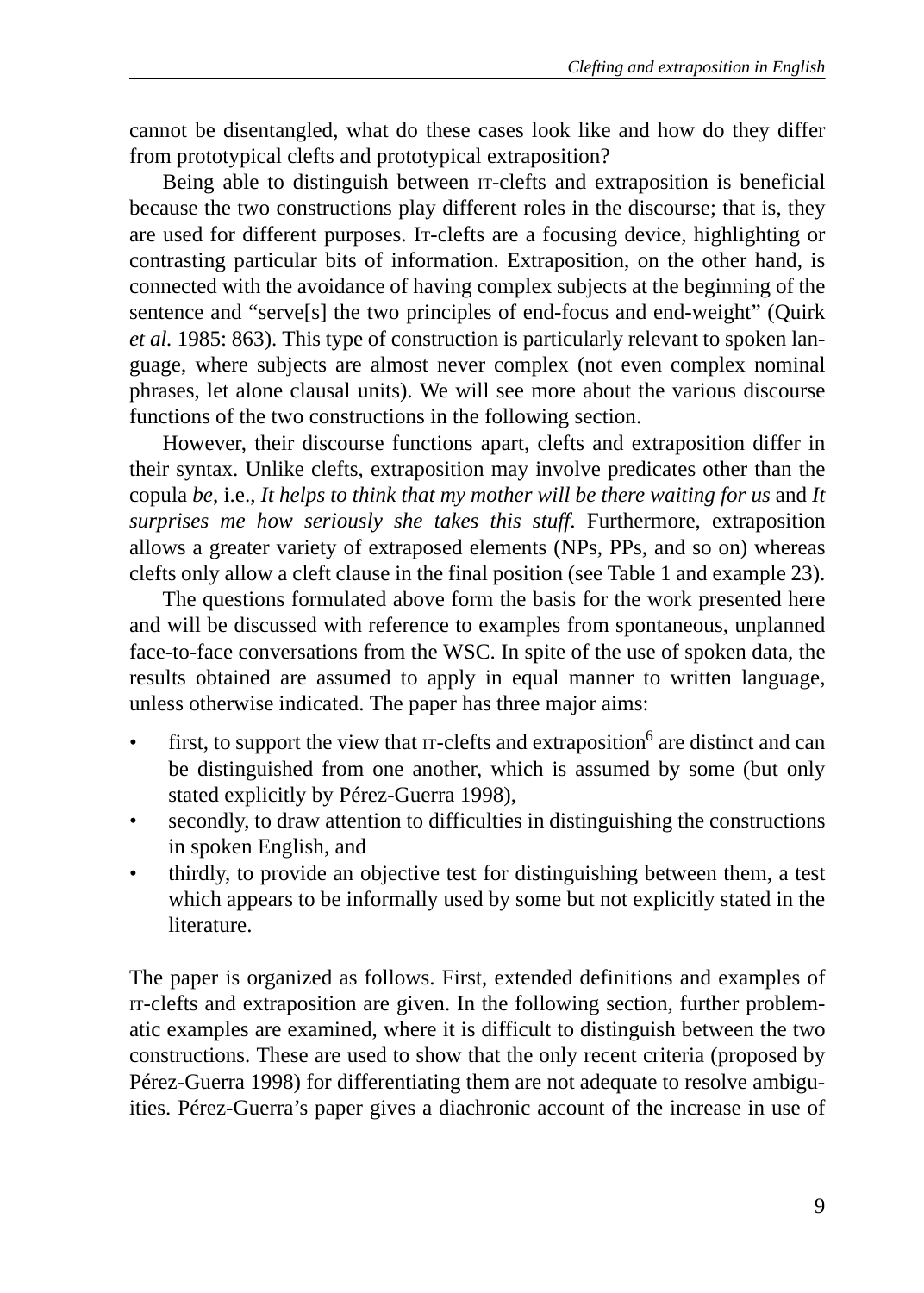clefted and extraposed constructions throughout the history of the English language as grammaticalized versions of right-dislocation. As part of this account, he proposes a set of criteria for distinguishing clefting and extraposition, which will be outlined in section 3.1. However, it will be argued that these criteria are not sufficient for eliminating ambiguities between the two constructions. A 'transformational-based test' (word order re-arrangement test) is proposed as a test for distinguishing between IT-clefts and extraposition, which will be applied to further examples from the WSC, including the earlier constructions given in (A) and (B). It will be shown that the test can be used to successfully distinguish between clefting and extraposition, though there are some cases where stylistic difficulties arise. (The test is, however, based on grammatical acceptability, not stylistic judgments.) Such stylistic problems prove relevant only to cases when both the pre-copula material and the post-copular constituents are short/light. This reinstates earlier questions regarding the discourse function of extraposition. Furthermore, I will also discuss problems related to language medium, in particular difficulties in analysing the structure of speech which arise from the lack of syntactic integratedness of spoken data. Finally, the paper concludes with a summary.

One final remark concerning the theoretical framework used is in order before proceeding with the analysis. The test proposed here has its basis in the (revised) standard models of transformational grammar, but is not conceived of in this work as anything more than a useful tool for the analyst. The current paper is quite neutral with respect to the debate about the merits or demerits of any particular models of generative grammar, transformational or non-transformational.

## *2 Background*

As far as the literature is concerned, cleft clauses and extraposed constructions have been treated separately for the most part, with the exception of a paper by Pérez-Guerra (1998) discussed later in the paper. Furthermore, while there is a wealth of recent research discussing various cleft types (Collins 1987; Hedberg 1988; Delin 1989; Collins 1991; Delin and Oberlander 1995; Oberlander and Delin 1996; Weinert and Miller 1996; Hedberg 2000; Johansson 2001; Lambrecht 2001; Herriman 2003; Collins 2004; Herriman 2004; Delin and Oberlander forthcoming; and others), there is much less current work on extraposition (some of the most recent papers include Pérez-Guerra 1998; Seppänen 1999; and Herriman 2000). Each construction type is considered in turn, starting with clefts.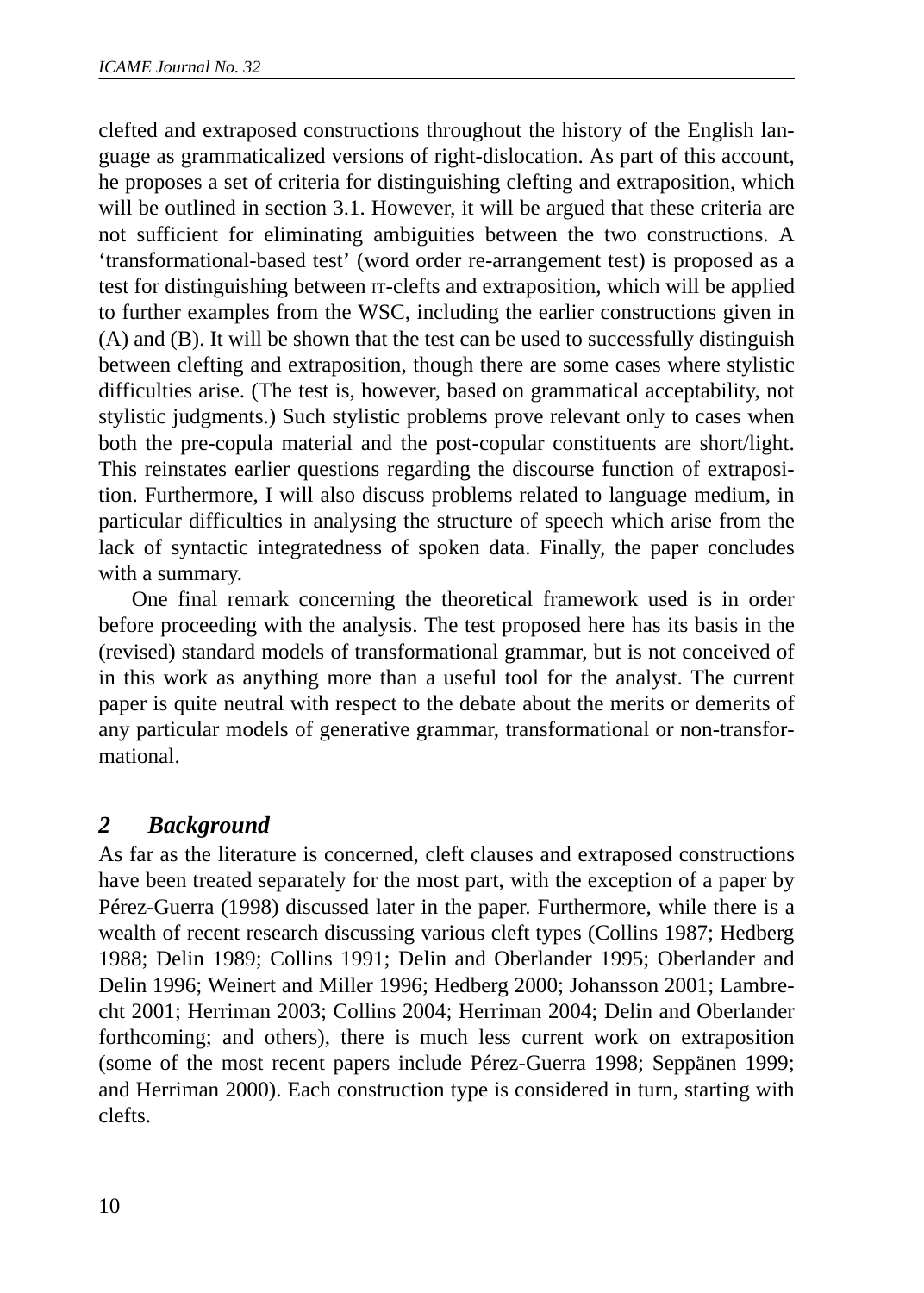## *2.1 IT-clefts, structure and discourse function*

IT-clefts are focusing constructions, in which typically a simple sentence (though complex sentences can also be involved) is 'cleaved' such that the pronominal *it* appears in initial/subject position, followed by the copula *be,* the clefted constituent which expresses the highlighted or focused element, and finally, the cleft clause, modifying the clefted constituent (see descriptions by Hedberg 1990; Weinert and Miller 1996; and Huddleston and Pullum 2002). Example (1a) gives such a simple sentence, and (1b) illustrates the cleft which can be constructed for the purpose of focusing or highlighting the subject noun phrase *a bright yellow jumper*:

- (1a) Henry bought a bright yellow jumper yesterday.
- (1b) It was **a bright yellow jumper** that Henry bought yesterday.

The status of the pronoun *it* in cleft constructions has caused some debate in the literature. While some argue that it has referential status (Bolinger 1970; Gundel 1977; Declerck 1988; Hedberg 2000), others contend that it is simply an empty place-holder, devoid of any referring role (Postal and Pullum 1988; Haegeman 1991).

As far as the highlighted element is concerned, there is still disagreement about what types of constituents are allowed to appear in this position. According to Biber *et al.* (1999: 959), the slot can be filled by noun phrases, prepositional phrases, adverbial phrases or adverbial clauses. However, alongside these, Huddleston and Pullum (2002: 1418–1419) add the following possibilities: finite and/or nonfinite clauses (*It's that he's so self-satisfied that I find off-putting* or *It's certainly not to make life easier for us that they are changing the rules*), and adjectival phrases (*It's not lonely he made me feel – it's angry* and *It wasn't green I told you to paint it*).

The exact status of the cleft clause has similarly provoked debate, with opinions ranging from those arguing strongly for its analysis as a relative clause (Hedberg 1990; Huddleston and Pullum 2002) to those still holding notable differences between relative clauses and the nature of cleft clauses<sup>7</sup> (Quirk and Greenbaum 1985; Miller 1996; Miller and Weinert 1996; Miller 1999; Biber *et al.* 1999). However, it suffices to say that most studies converge on the idea that cleft clauses are at least reminiscent of, even if not identical with, relative clauses.

The discourse function of clefts is to focus new or contrastive information expressed by the clefted constituent (cf. Biber *et al.* 1999 and Lambrecht 2001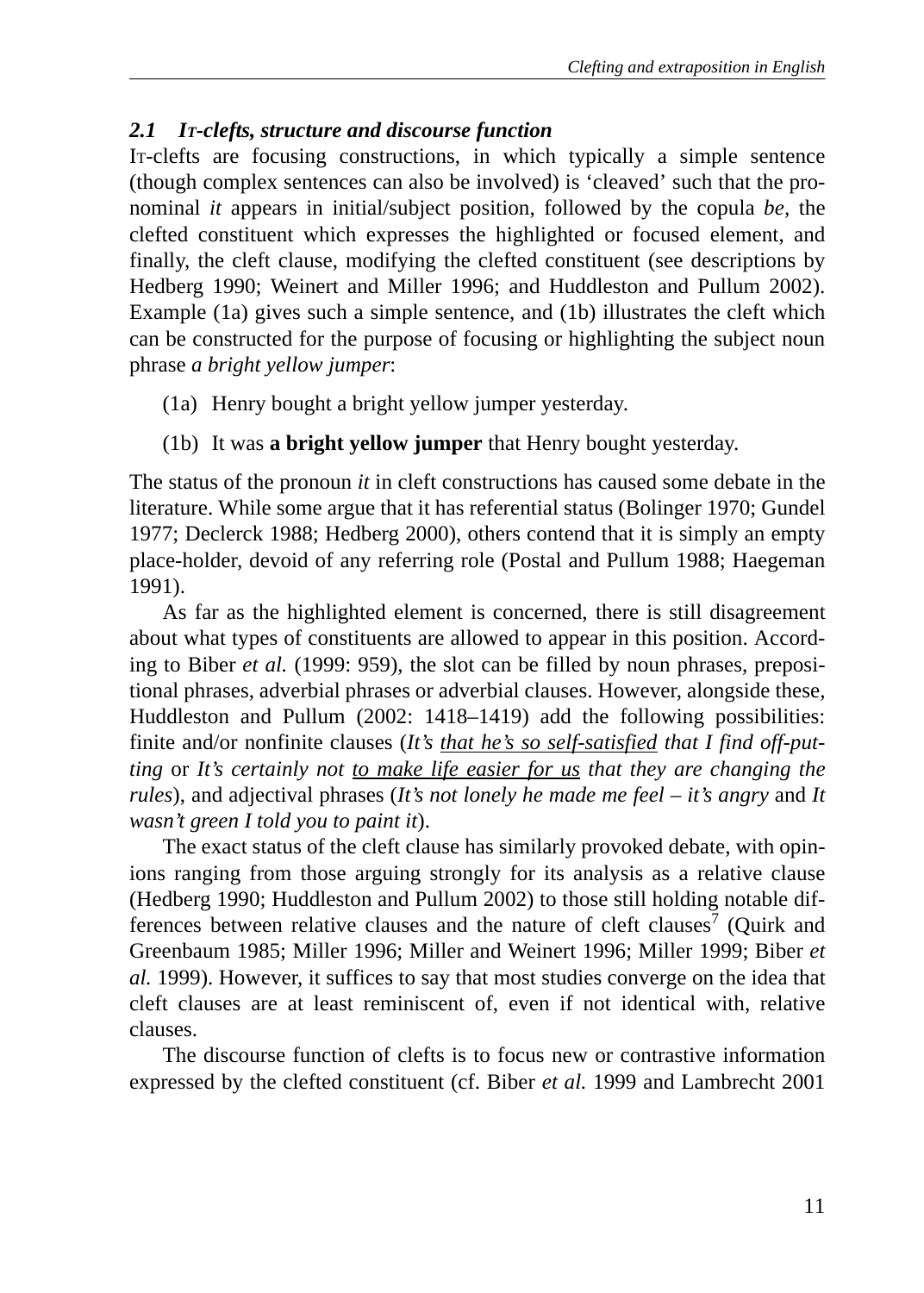among others) and in some cases they can also have a 'remind me' role (see Weinert and Miller 1996).

#### *2.2 Extraposed clauses, structure and discourse function*

We now turn our attention to extraposition. Extraposition is used to 'lighten' the load of a sentential subject (and less frequently, an object) by demoting a subordinate clause from subject (or object) position to the end of a sentence. For instance, the subject clause in (2a), *That he left in such a hurry*, is extraposed to the end of the sentence as shown in (2b), with the help of the inserted pronoun *it*. Further examples of extraposition are given in (3)–(5):

- (2a) **That he left in such a hurry** is no surprise.
- (2b) It is no surprise **that he left in such a hurry**.
- (3) It never ceases to surprise and horrify me **how these criminals get away**.
- (4) Well, I believe it to be a crime **to let any murderer walk free like that**.
- (5) The professor found it incredible **that any student could write such an essay on their own**.

There is consensus in the literature regarding the type of clauses which can be extraposed: they can be finite (the most frequent type), or non-finite (with gerunds, as in example (6), much less frequent than infinitives, see (7)), and they can be introduced by *that*, a *wh*-word or nonfinite *to* (Collins 1994; Biber *et al.* 1999; Huddleston and Pullum 2002).

However, one aspect which still causes debate concerns the status of *it*. As with IT-clefts, *it* has been analyzed in different ways. Some argue that extraposed constructions have two subjects, *it* being the 'formal' subject and the extraposed clause being the 'notional', 'real', or 'postponed' one (Jespersen 1972 and Quirk *et al.* 1985); others maintain that *it* is the only subject, the extraposed clause being stripped of its subject-like properties once it is demoted to sentence-final position (Huddleston 1984; Seppänen, Engström and Seppänen 1990; and Seppänen 1999). This issue is beyond the scope of the present paper; what is noteworthy is the similarity between clefting and extraposition regarding the 'slippery' nature of *it* in both constructions.

With regard to the discourse function of extraposition, a recent study by Rowley-Jolivet and Carter-Thomas (2005) found two main and partially related uses of extraposition. First, it helps "increase dynamism" by placing new infor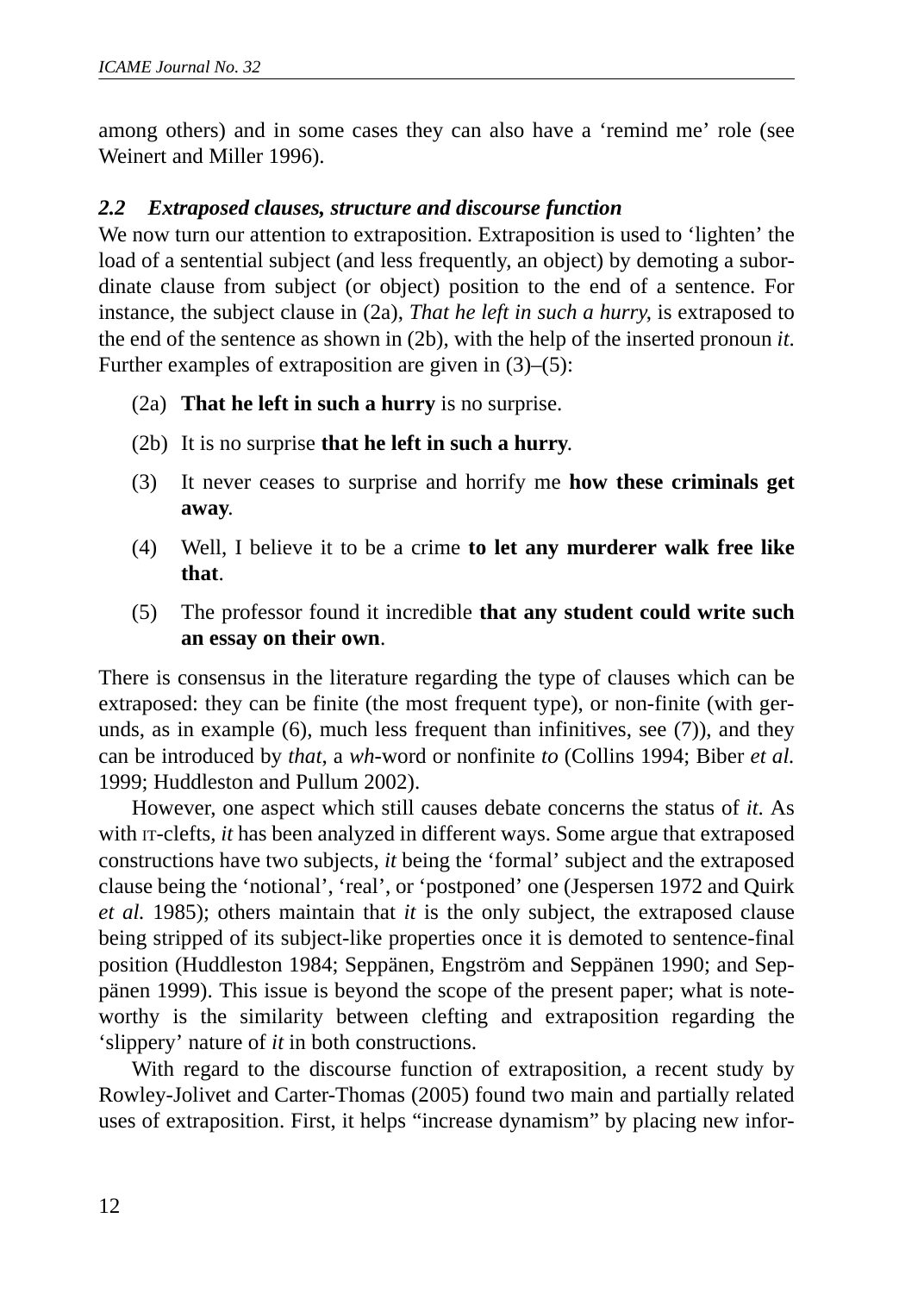mation sentence-finally. Secondly, it is used to express the speaker's/writer's evaluative opinion in a "rhetorically effective" way (Rowley-Jolivet and Carter-Thomas 2005: 51; also cf. Hoey 2000; and Hewings and Hewings 2002) by introducing the evaluative comments sentence-initially: *It is obvious that* [...] or *It is unusual that* [...] so that they are less conducive to being challenged. These findings are in agreement with earlier work by Collins (1994) and Herriman (2000).

Despite the fact that extraposition has received most attention in past work, it could be argued that the opposite phenomenon (i.e., non-extraposition, as given in example (2a)) merits equal, if not more, attention. There are two, related reasons for this. First, as shown by Biber *et al.* for *that*-clauses (1999: 676), Collins (1994: 14), Herriman (2000: 584), Mair for *to*-infinitives (1990: 30), and Quirk *et al.* (1985: 1392), from a statistical standpoint, extraposition is more frequent than non-extraposition. Secondly, extraposition is functionally motivated, whether one adopts a psychologically oriented explanation whereby sending heavy constituents to the end of the sentence allows for easier processing (see Langacker 1974: 653 and Huddleston 1984: 354 for this view), or whether it is simply assumed that end-focus and end-weight principles are at work here (see Collins 1994: 15–16 for a more in depth discussion). In other words, both functionally, as well as statistically, extraposition appears to be the norm rather than the exception.

## *3 The problem of distinguishing between IT-clefts and extraposition*

The previous section introduced the two constructions of  $\pi$ -clefts and extraposition. As mentioned earlier, the present paper argues that the two constructions can be reliably distinguished from each other.

It turns out that only one specific type of extraposed clause creates problems in this regard. The term extraposition will be used for the remainder of the paper to refer to this special construction. The label 'extraposition' denotes, in this case, sentences whose extraposed subject clauses involve the lexical verb *be* as the main verb of the superordinate clause, as exemplified in (6) and (7):

- (6) It is pointless **complaining to the head manager**.
- (7) It was very unusual **to see someone so intelligent wasting their time in this way**.

Although extraposition is often contrasted with right dislocation (Huddleston 1984 and McCawley 1988 in Collins 1994: 12–13), with varying degrees of suc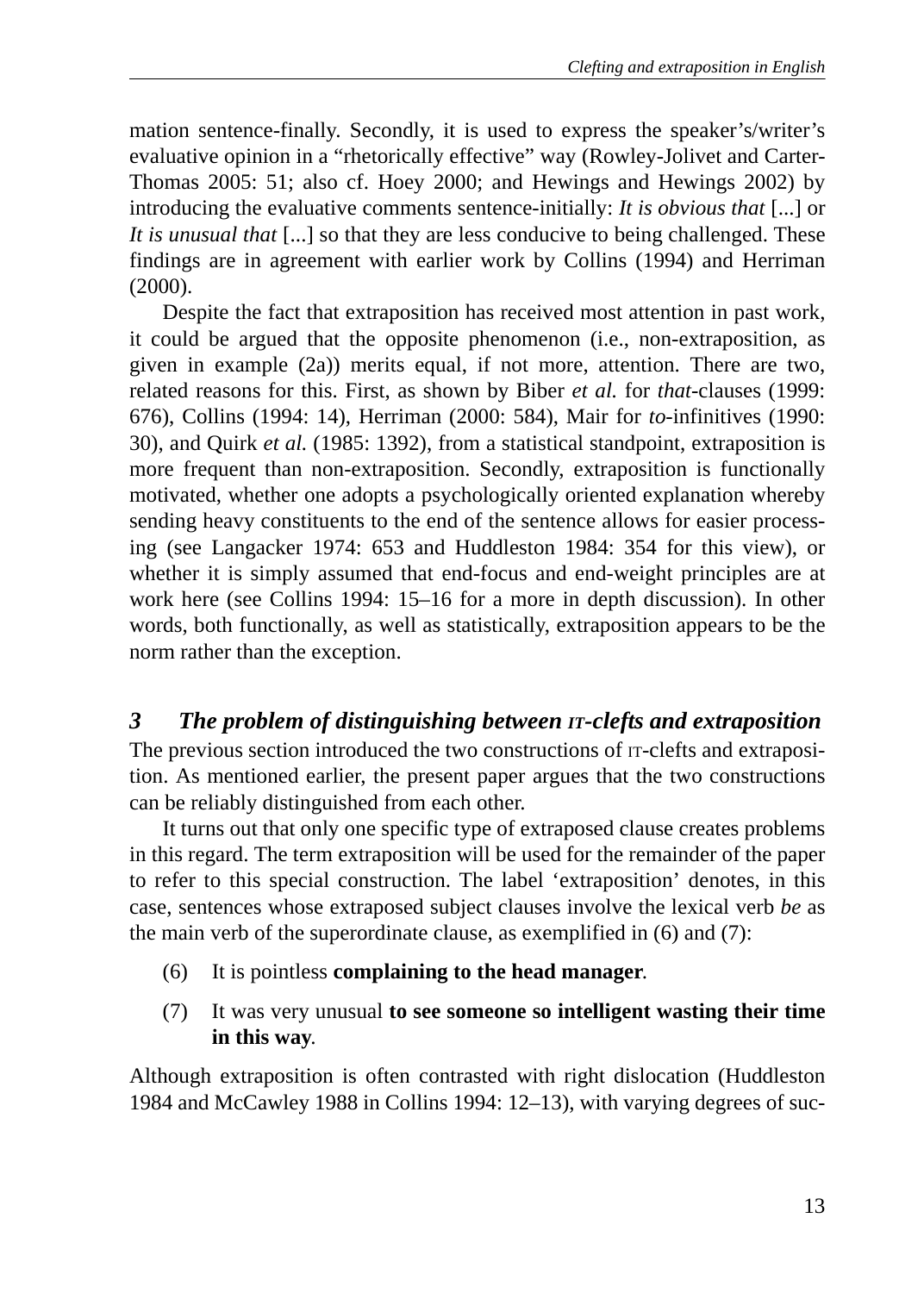cess (see Collins 1994: 12–13 for a discussion of why the two constructions cannot always be reliably distinguished from each other), the possible overlap between extraposition and clefting is yet to be addressed, with one exception discussed in what follows.

#### *3.1 Differences between IT-clefts and extraposition: Pérez-Guerra (1998)*

Despite their separate treatment in the literature, IT-clefts and extraposition exhibit a number of affinities. First, as Pérez-Guerra correctly points out (1998: 8–9), they are both thematically marked, in that the theme slot is occupied by the pronoun *it*. Secondly, the two constructions have similar structural properties: they both have *it* as their initial element, followed by the copula *be,* an additional constituent (the highlighted element in clefts, and the remaining part of the predicate of the main clause in extraposition) and a subordinate clause. Compare the following pair of examples taken from the WSC:

- (8) FE but he does seem to flit around doing little bits and pieces
	- MJ well he was over in england <pause> a few years ago <pause> and he <pause> went on a special eye course there to qualify <pause> **it was very hard for him to get taken** because of the old school tie in england and he being from the colonies but er after the course he got top marks <pause> so you know

(WSC#DPC002)

(9) AW well you've been um going out so much on friday nights you wouldn't have taken much notice of that friday night meeting it's always auckland anyway auckland always meets on fridays **it's a very only the very odd occasions someone else works** you know actually <longer pause> someone else actually um (WSC#DPC032)

As discussed previously in relation to examples (A) and (B), it is not straightforward to work out whether the two constructions given in  $(8)$  and  $(9)$  are  $\pi$ -clefts or extraposition. In both cases, the clauses involve the pronominal *it*, the copula verb *be* and a sentence-final subordinate clause (*to get taken* and *someone else works*).

A recent paper by Pérez-Guerra (1998: 10–11) claims that the two constructions are distinct. Three criteria are cited as distinguishing between them: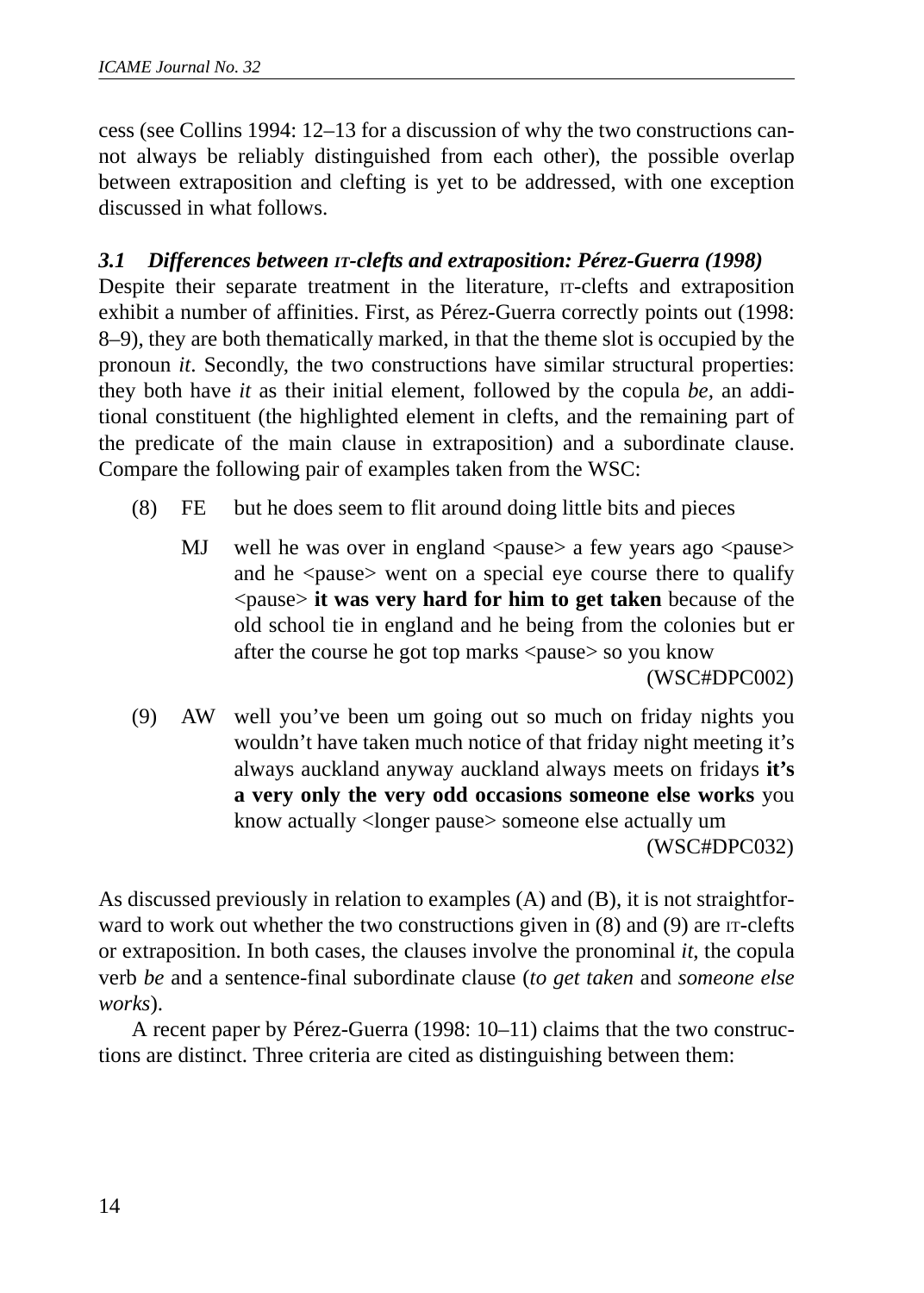(1) In IT-clefts, the element which follows the verb and precedes the final constituent in the superordinate clause is compulsory, whereas in extraposition, this element is optional.

(2) In the case of *that*-clauses, the subordinate *that*-clause is 'complete' in extraposition, but 'gapped' in IT-clefts. The gapped element in IT-clefts is coreferential with the obligatory element following the verb and preceding the sentencefinal constituent mentioned in (1). Huddleston and Pullum (2002) exemplify this with the cleft construction *It's the president*  $\prod m$  *referring to*  $\prod$  *(ex. 11i:* 1418), which has a gap where the clefted constituent *the president* would normally occur in the unclefted equivalent *I'm referring to the president*. Another example from the WSC Corpus is given in (10), where the clefted constituent *human eyes* functions as an argument of the cleft clause *he was working on* and thus leaves a gap inside it which would be *He was working on human eyes* in the unclefted counterpart. Contrast this with example (11), where the extraposed clause *was so lucky* does not leave such a gap (that is, *I got this* is 'complete' without it):

- (10) FE i got a postcard from him the other day it looked a BEAUtiful university and um it's obviously their break over there for about nine weeks and that's when this course is running and he said there were vets and doctors evidently cos **it was human eyes he was working** <laughs> **on** when he wrote from all over the world there (WSC#DPC022)
- (11) MD unle unle as long as you've booked to at i mean i've we haven't i mean we haven't **it was so lucky i got this** cos the the ballot closed three months ago <pause> just for September (WSC#DPC023)

(3) According to Pérez-Guerra, and as noted previously by Quirk *et al.* (1985), there are fewer types of clauses which can be clefted than there are clause types which can be extraposed. And indeed, these need not be necessarily clauses, but can also be complex phrases. IT-clefts can have *that*-clauses, WH-clauses, and very rarely infinitive clauses, whereas extraposed elements can be: *that*-, *whether*-, *if*-, and *why*-clauses, adverbial clauses, NPs, and PPs. These possibilities are exemplified in Table 1.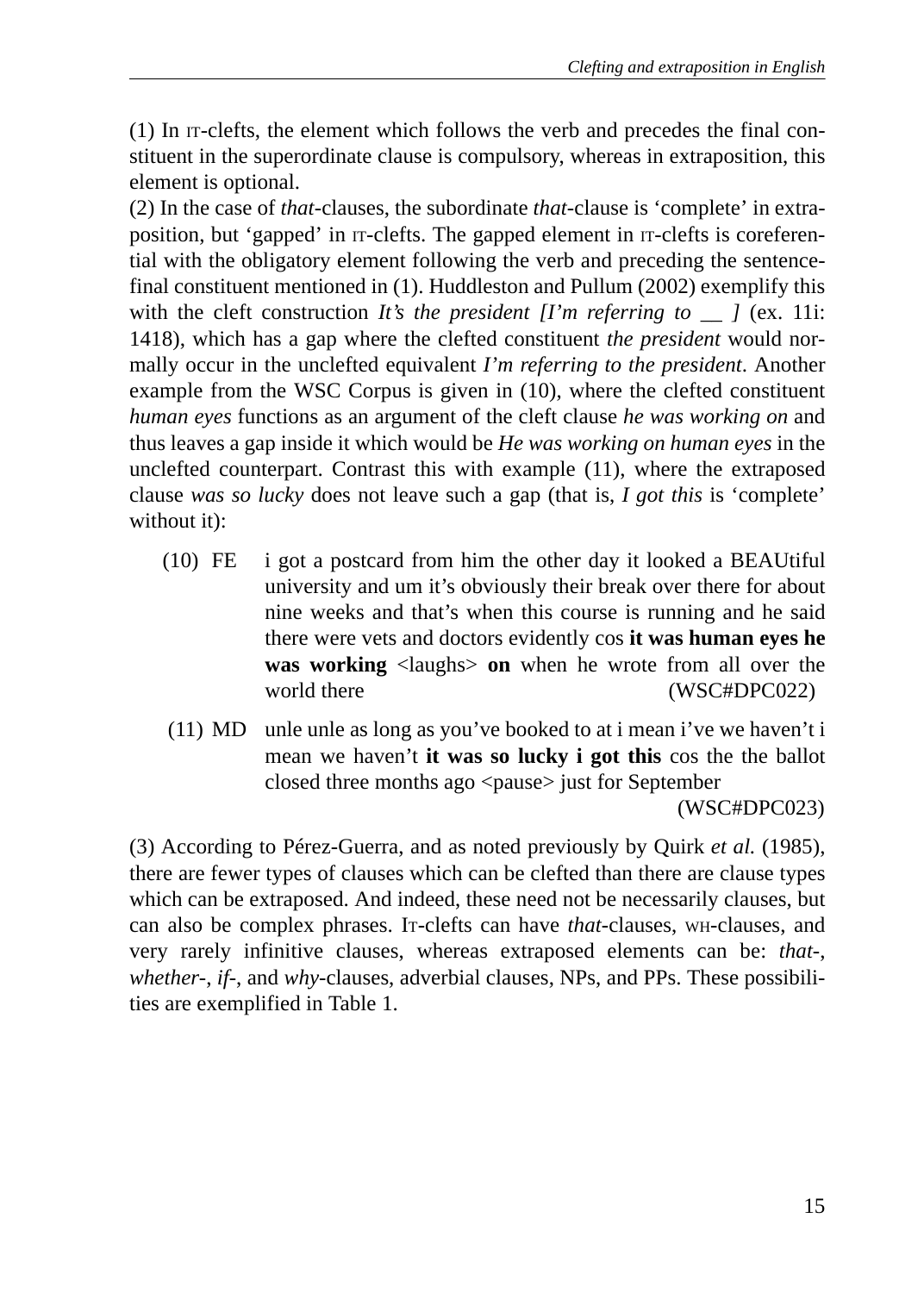| Table 1: Examples of the types of clauses which can be clefted and/or extra- |  |  |  |  |  |  |
|------------------------------------------------------------------------------|--|--|--|--|--|--|
| posed                                                                        |  |  |  |  |  |  |

| <b>Clause Type</b>      | I <sub>T</sub> -clefts                                | <b>Extraposition</b>                                                                                                       |  |  |  |
|-------------------------|-------------------------------------------------------|----------------------------------------------------------------------------------------------------------------------------|--|--|--|
| <i>That</i> -clauses    | It was a play that I saw.                             | It was amazing that he did it.                                                                                             |  |  |  |
| W <sub>H</sub> -clauses | It's their arrogance which<br>they hated most of all. | It was amazing how he spoke.                                                                                               |  |  |  |
| Nonfinite clauses       | It's still Mark to come.                              | It is impossible to please him.                                                                                            |  |  |  |
| Adverbial clauses       | n/a                                                   | It seemed hours before she arrived.<br>(ex.10, 11)                                                                         |  |  |  |
| Whether-clauses         | n/a                                                   | no examples given by Pérez-Guerra                                                                                          |  |  |  |
| <i>If-clauses</i>       | n/a                                                   | no examples given by Pérez-Guerra                                                                                          |  |  |  |
| Why-clauses             | n/a                                                   | no examples given by Pérez-Guerra                                                                                          |  |  |  |
| NP <sub>s</sub>         | n/a                                                   | It is trewe euery word that is wretyn in Brides<br>boke. (Kempe, The Book of Margery Kempe I,<br>1438, 47, ex. 14, $118$ ) |  |  |  |
| <b>PPs</b>              | n/a                                                   | It is better vppon a scaffolde than vppon the<br>grounde. (Fitzherbertm The book of husbandry,<br>1534, 38, ex. 15, 11)    |  |  |  |

#### *3.2 Counterexamples from the WSC to Pérez-Guerra (1998)*

While Pérez-Guerra (1998) is right in claiming that clefting and extraposition are distinct from each other and that they can be distinguished, his criteria are not particularly successful in doing this, at least as far as some of the data in the WSC are concerned. I consider each of three criteria presented above in turn, and give examples showing their inadequacy in resolving ambiguity between the two constructions.

First, while it is true that many IT-clefts exhibit an overt element between the predicate of the superordinate clause and the subordinate clause, these elements need not be present. Some clefts have no such element in that position, as in examples (12) and (13):

- (12) WE oh it's so easy i'm sure **it was that well i'll** <laughs> **i'll get my b a in maori tomorrow** <laughter>
	- IB but the thing is it was the teachers that made us speak er <drawls> er <pause> all say English (WSC#DPC004)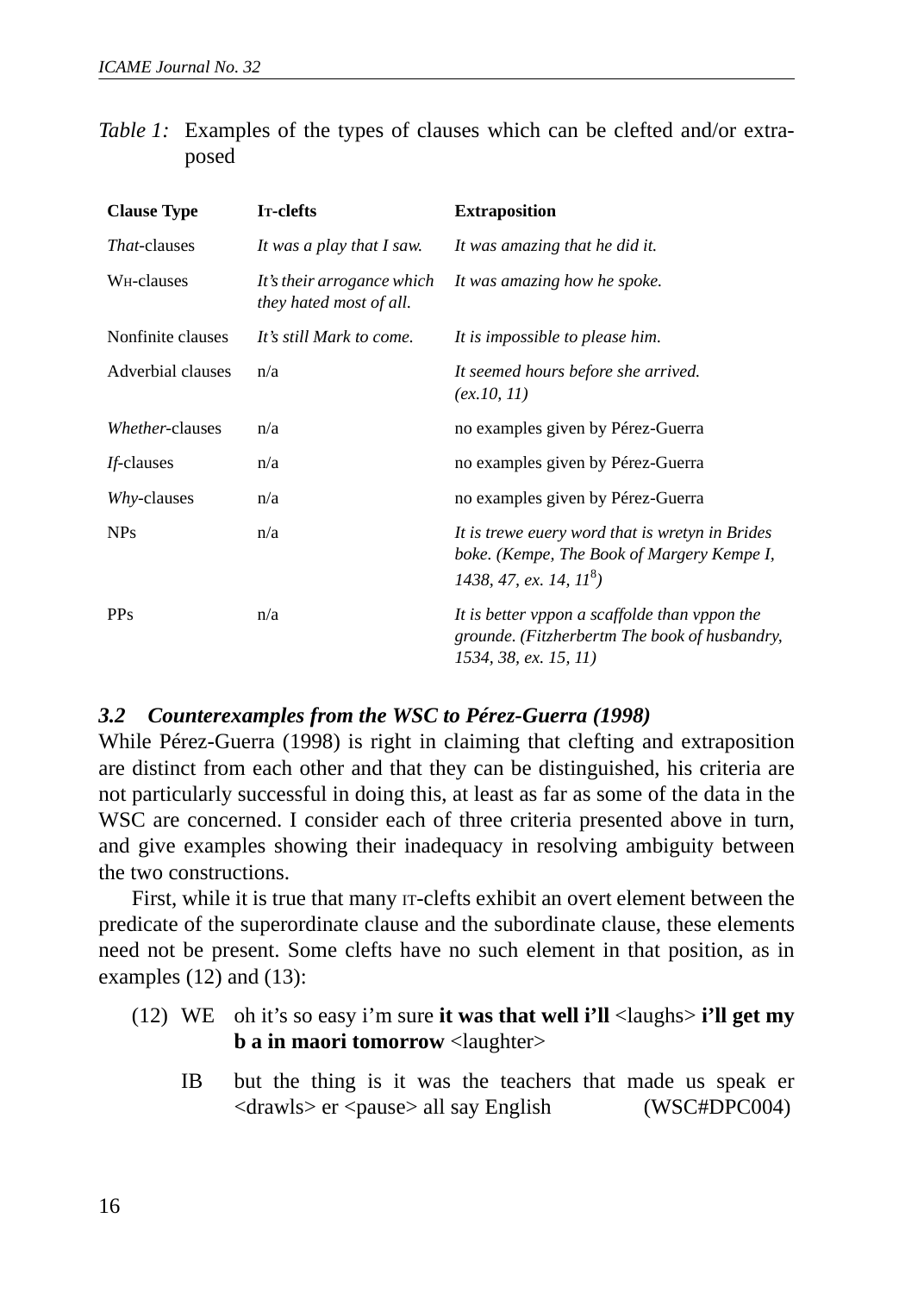- (13) AR well there's auras people have auras and things like that so that er that didn't frighten you either that thing
	- BT read it mm yeah  $\langle$ unclear word  $>$  NO it was just so strange but i didn't TELL the kids cos i didn't want THEM to be frightened and there so **it wasn't like robbie was saying it because he'd heard me talk about it** because i was very careful not to let them hear about it and so once he said it i told him what i'd seen too er so i don't know and i don't know where the ball of energy comes from or anything about it (WSC#DPC121)

The examples above give a particular type of cleft, often termed 'inferential cleft' (see Delahunty 1981; Lambrecht 2001); what is highlighted is not the clefted constituent, but rather the cleft clause, namely *i'll get my b a tomorrow* [*b a* = BA, Bachelor of Arts] in (12), and *robbie was saying it was because he'd heard me talk about it* in (13), respectively. Some (Hedberg 1990; Delahunty and Gatzkiewicz 2000) have analyzed the subordinate clause following the copula as being the clefted constituent itself (rather than the cleft clause). The debate as to whether the subordinate clause should be analyzed as a cleft clause or as a clefted constituent goes beyond the scope of the present work; however, it serves to draw attention to the fact that the analysis of the inferential construction is not a closed case and deserves further investigation.<sup>9</sup> Even if the subordinate clause is analyzed as a clefted constituent, the construction still remains problematic for the test proposed, because under this analysis, the final constituent coincides with the obligatory constituent (it is not that the element following the verb and preceding the final constituent is obligatory as the test would predict of clefts, but rather, there is no distinct final constituent).

Conversely, in the case of extraposition, the element occurring between the superordinate clause predicate and the subordinate clause is typically not optional, but rather obligatory, as given in (14a) – note that removing it produces ungrammaticality, as indicated in example (14b):

- (14a) MK i don't know what it does to the cells of the things it's good for cooking and eating but it dena
	- CY you're saying **it would be better to put it into that thing and put hot water round the outside** and that way it would be sitting in water

MK microwaves (WSC#DPC077)

(14b) \* It would be to put it into that thing and put hot water round the outside.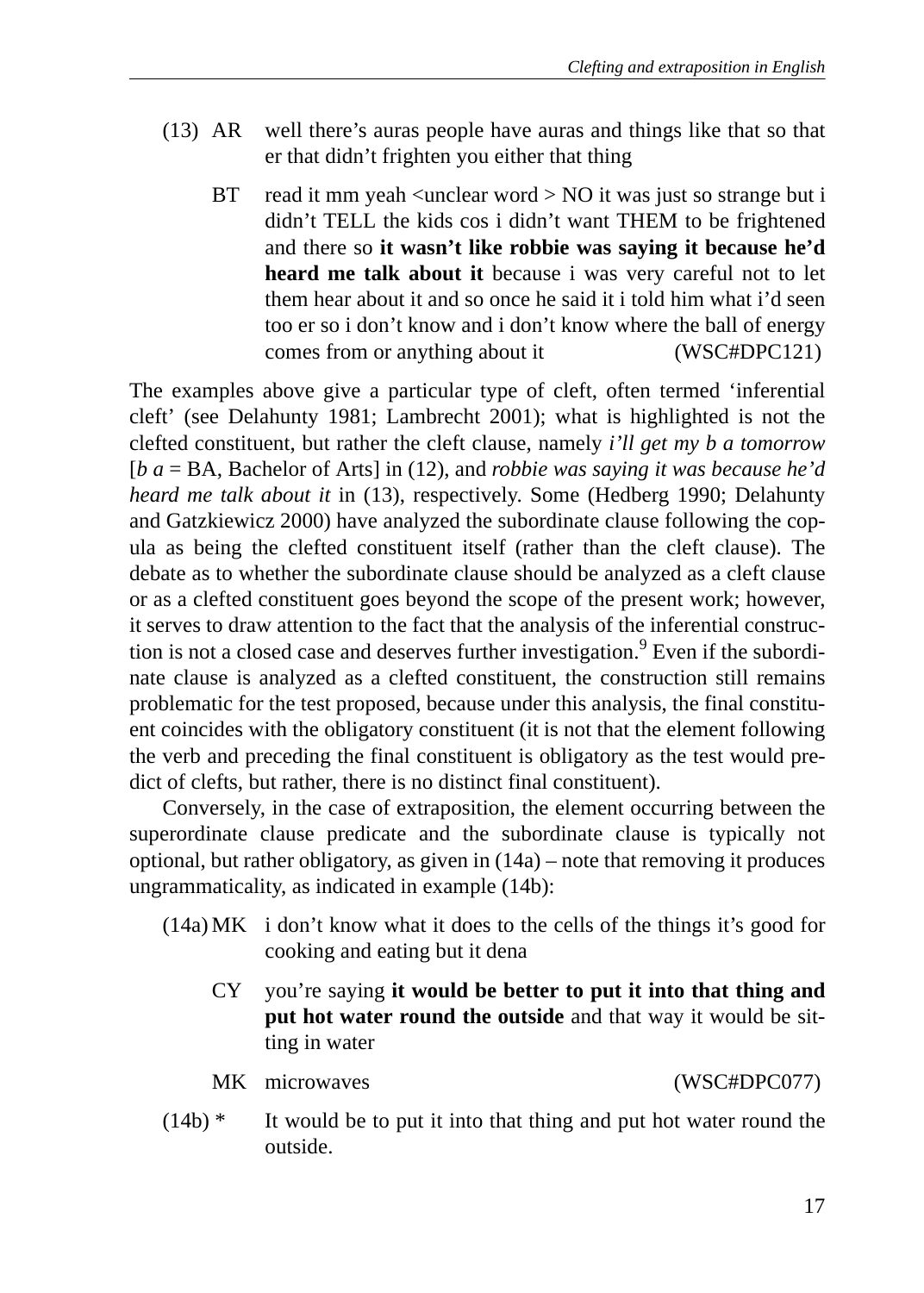As far as the second criterion is concerned, clearly it is not only *that*-clauses that can potentially cause ambiguity problems; but other clauses (such as non-finite,  $w_H$ -clauses, etc., see examples  $(B)$ ,  $(8)$  and  $(9)$ ) can also be involved in problematic cases. However, leaving this point aside, it is not always the case that clefted constituents function as arguments of the cleft clause which they relate to. That is, in some cases, the cleft clause is not exactly a relative clause and the clefted constituent is rather an adjunct of the cleft clause. In such cases, the gap test does not hold in the same way as we have seen earlier, since the cleft clause is 'complete' without the 'missing' clefted constituent. Consider example (15a):

- (15a) TS and i think i'll be i'm sure i'll get maturity onset diabetes
	- KA **it's for the sugar that it has to**  $\langle$  pause  $\rangle$  **secrete the insulin** <latch>
	- TS yeah but i think your pancreas isn't that what they th that's one of the theories why they think people get maturity onset diabetes just from years of <pause> pancreas getting tired

(WSC#DPC024)

The clefted constituent *for the sugar* is an adjunct of the cleft clause *it has to secrete the insulin* since it is optional and the clause is complete without it (admittedly, the cleft clause does allow the PP to be present, but it does not require it). Hence in examples such as (15a), the gap test may be considered a weaker and perhaps not entirely convincing means for establishing the desired cleft classification. Similar examples can be found of cases where the clefted constituent functions only as an adjunct, and not as an argument in the cleft clause, and thus leaves a 'weaker' gap in it. Three additional ones are given in  $(15b)$ – $(15d)$  from the WSC:

 $(15b)BT \toh <$ laughs oh

- AL and just at that point you suddenly get the shits you know you think i'm in a car with a mad man <laughs>
- BT <laughs> that like <hums scary movie music> de da de da de da <laughs>
- AL that's right <laughs> but you s **it's just at that point you realise how out of how little control you've got as a passenger in a car** <pause> and um so then i'm starting to think about what to do next because what's going to happen is ac is a another curve coming up <latch> (WSC#DPC049)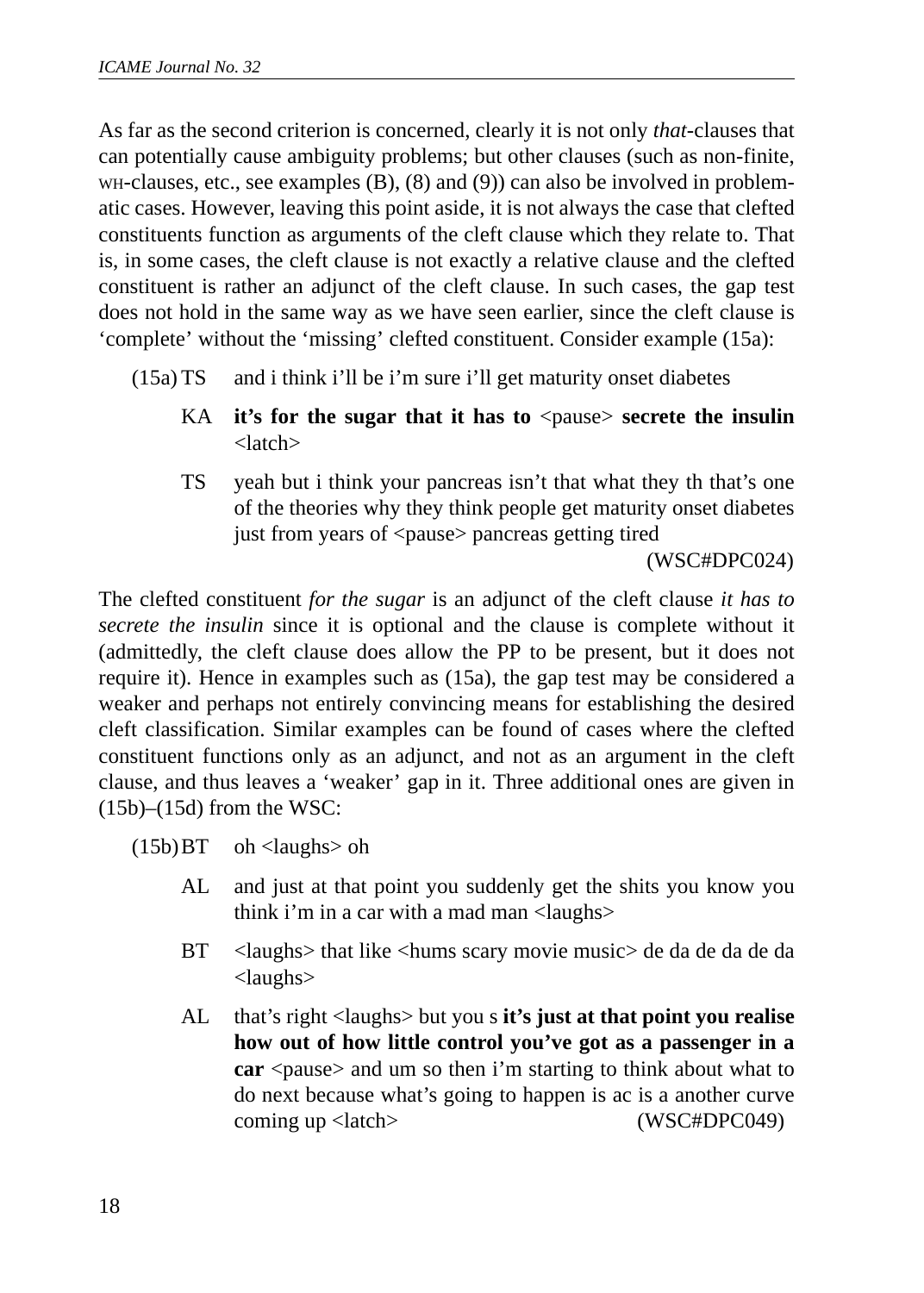- $(15c)$  LR and do you all have a um  $\langle$  pause $\rangle$  a support group time
	- $OT$  my chest yes  $\langle$  pause $\rangle$  yep
	- LR at work
	- QT yep it's all work time
	- LR is that part of their programme
	- QT that's part of the programme and **it's in six weeks we'll get our first certificate**
	- $LR \quad$  <with high pitched voice > <drawls > mm <latch >
	- QT we'll all get a little certificate and and at six months we get another certificate and then at the end (WSC#DPC334)
- $(15d)XX$  um his girlfriend had shouted him a night at the plaza apparently they had a special deal on or it might have been a weekend even and so there they were at the plaza hotel all flash and everything and he thought oh who can i ring <laughs> so he rang his mum and she said **it wasn't until afterwards she thought or one of her friends said** and he rang YOU and she thought oh yeah  $\langle$ laughs $>$   $\langle$ laughs $>$  it might be a bit of a strange thing to do ring your mum <latch> (WSC#DPC334)

Admittedly, cases such as the ones exemplified in  $(15a)$ – $(15d)$ , are infrequent in the data (particularly in spoken data); however, they can still cause ambiguity problems.

Finally, Pérez-Guerra makes the interesting remark that clefts involve a more limited distribution of clause types, in comparison with extraposition, which can exhibit a much larger variety of clause types (see Table 1). Unfortunately, however, this observation does not help distinguish the constructions since the majority of the clause types which can only be found in one construction (extraposition) are themselves very rare. In other words, while extraposition can involve extraposed adverbial clauses, *whether*-clauses, *if*-clauses, *why*clauses, NPs and PPs, as Pérez-Guerra himself concedes (1998: 12), these types of extraposition are themselves rarely used. For instance, in the LOB corpus data he investigated, only 1.3 per cent of clauses are final adverbial clauses, even less are NPs (1.1%), and hardly any are PPs (0.5%). This means that while the remark is worth noting, it is in itself not widely applicable as a test in clarifying potential ambiguity between IT-clefts and extraposition.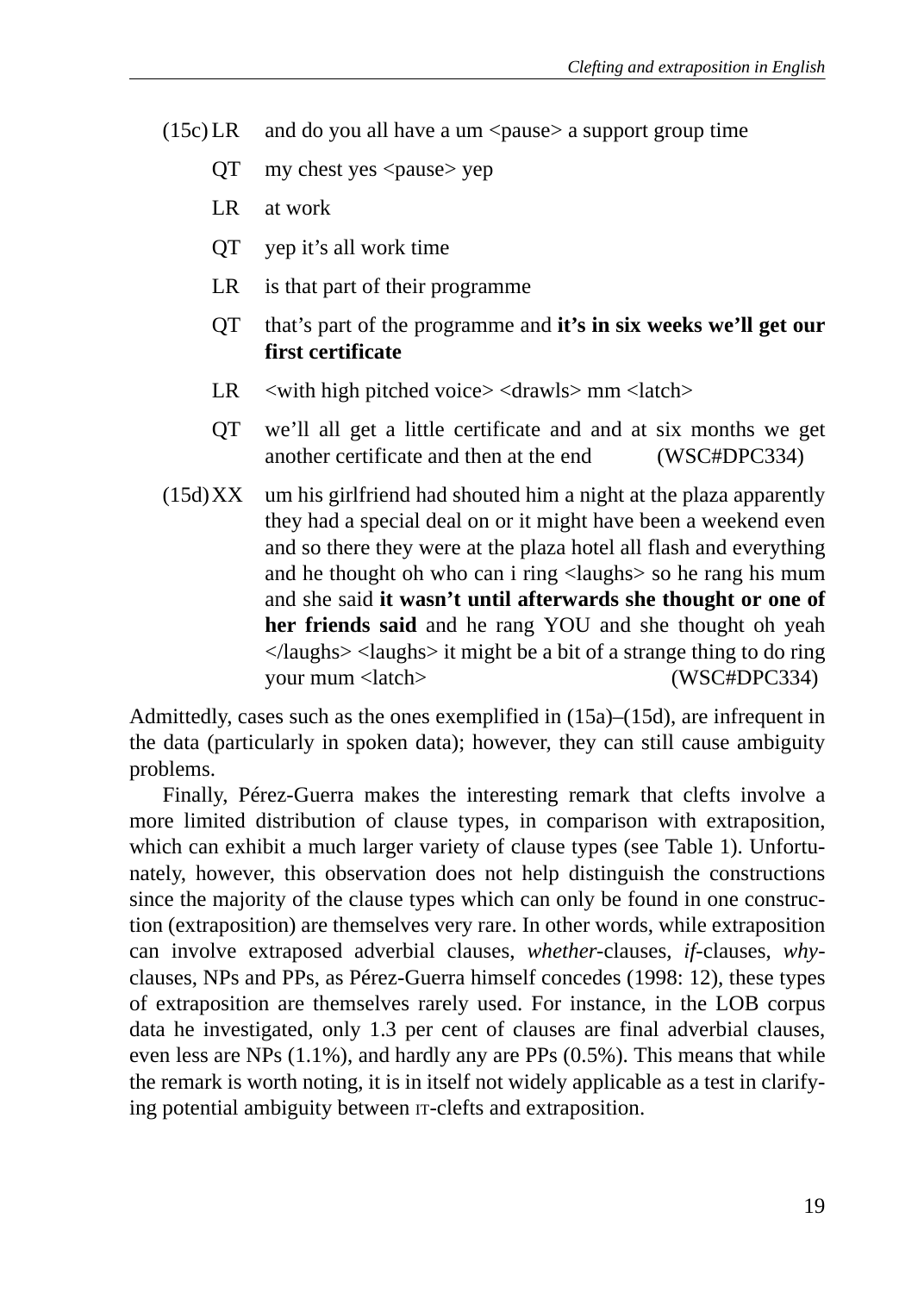It appears that despite making interesting predictions regarding the nature of the two constructions in general, and trends which each one might exhibit (such as optional versus obligatory elements after the superordinate clause predicate, gapping versus complete clauses, and various clause types which can be found with one construction but not the other), Pérez-Guerra (1998) does not offer a solution to our earlier problem exemplified in (A) and (B), at the beginning of this paper. In the next section, a transformational-based test is proposed as a more widely applicable and objective test in distinguishing between clefting and extraposition.

# *4 Resolving ambiguity between IT-clefts and extraposition*

#### *4.1 The test: A transformational-based test*

The structural similarity in the two constructions can be represented symbolically in the following way:

#### **IT-cleft**

*It* + *be* copula + clefted constituent + cleft clause **extraposition** *It* + *be* copula + remainder predicate + extraposed clause

= superordinate clause predicate

The key to the test proposed here for distinguishing the two constructions lies in the crucial observation concerning the status of the copula. If we take a basic declarative sentence and convert it to a cleft or an extraposed construction, the status of the copula is different in the two newly obtained sentences. In the case of extraposition, the copula *be* is actually part of the superordinate clause predicate, whereas in the cleft construction, the copula is inserted (just as the pronominal *it* is inserted), in addition to the original sentential predicate.

It can, then, be predicted that the process of *un-cleaving* a cleft construction by eliminating the inserted subject *it* and shifting the clefted constituent to sentence-initial position (while leaving the copula *be* and the cleft clause as they are) will result in ungrammaticality. In contrast, *reinstating* an extraposed clause to its original subject (or object) position will not produce such ungrammaticality since the copula was part of the original matrix clause predicate in the first place. Hence, the test for distinguishing between clefts and extraposition is outlined below: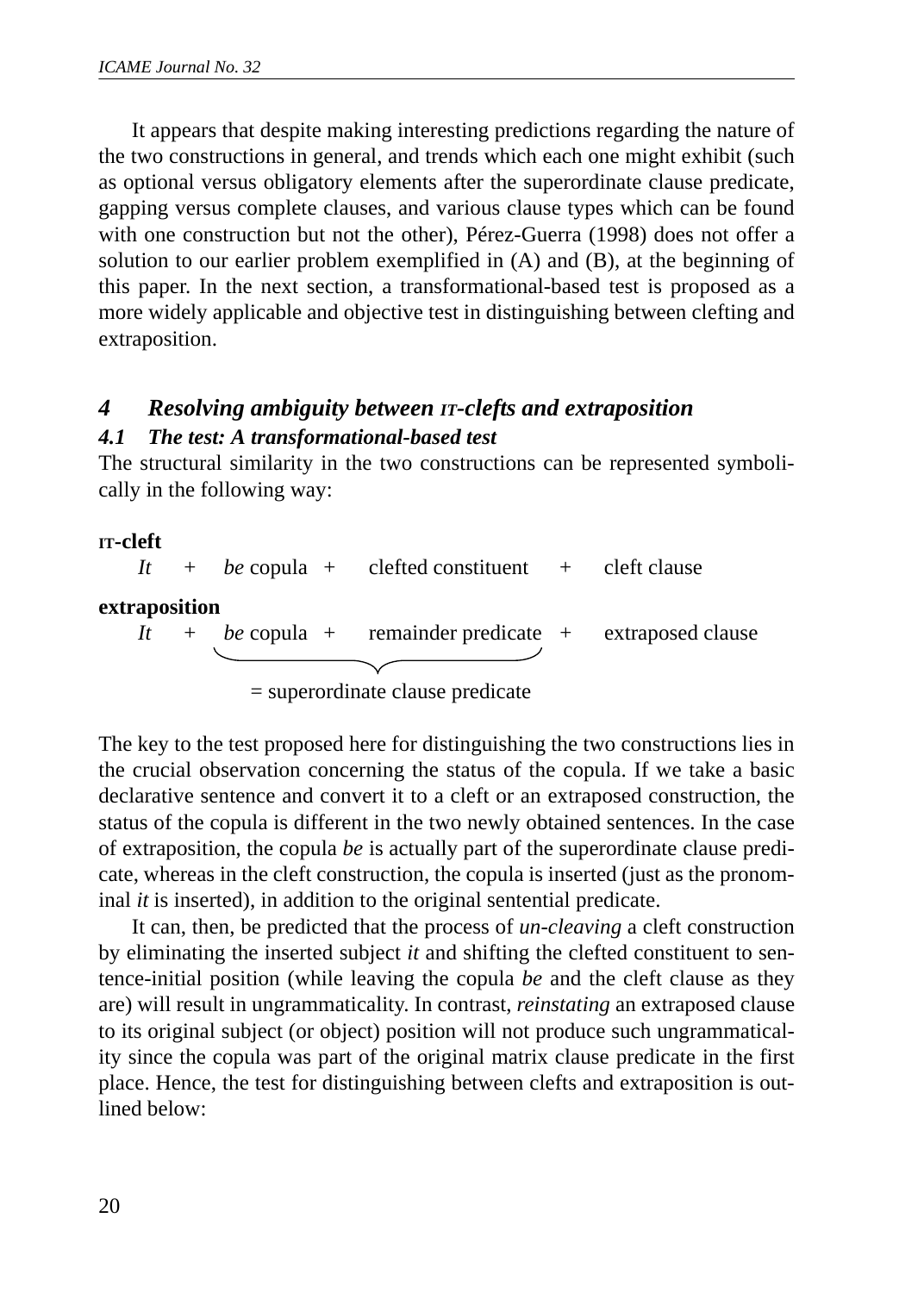#### Test for distinguishing between clefts and extraposition

1) Eliminate *it*.

2) Move sentence-final clause to the front of the sentence.

3) If the construction obtained is grammatical, then the original structure is an example of extraposition. If, on the other hand, the construction obtained is ungrammatical, then the original structure is a cleft.

Examples (16) and (17) show that the test classifies correctly the various clefts and extraposition structures discussed in earlier sections:

#### (16) Applying the transformational-based test to IT-clefts

|      | cleft                                                     | It was a bright yellow jumper that Henry bought yester-<br>day.                   |  |  |  |  |  |  |
|------|-----------------------------------------------------------|-----------------------------------------------------------------------------------|--|--|--|--|--|--|
|      |                                                           | un-cleaving * That Henry bought yesterday was a bright yellow<br>jumper.          |  |  |  |  |  |  |
|      | cleft                                                     | It's that he's so self-satisfied that I find so off-putting.                      |  |  |  |  |  |  |
|      |                                                           | $un\text{-}cleaving * That I find so off-putting is that he's so self-satisfied.$ |  |  |  |  |  |  |
|      | cleft                                                     | It's not lonely he made me feel. (It's angry.)                                    |  |  |  |  |  |  |
|      |                                                           | un-cleaving * He made me feel is not lonely.                                      |  |  |  |  |  |  |
|      | cleft                                                     | It wasn't green I told you to paint it.                                           |  |  |  |  |  |  |
|      |                                                           | <i>un-cleaving</i> * I told you to paint it wasn't green.                         |  |  |  |  |  |  |
| (17) | Applying the transformational-based test to extraposition |                                                                                   |  |  |  |  |  |  |
|      | extraposition                                             | It is no surprise that he left in such a hurry.                                   |  |  |  |  |  |  |
|      | reinstatement                                             | That he left in such a hurry is no surprise.                                      |  |  |  |  |  |  |
|      | extraposition                                             | It never ceases to surprise me how these criminals get<br>away.                   |  |  |  |  |  |  |
|      | reinstatement                                             | How these criminals get away never ceases to surprise<br>me.                      |  |  |  |  |  |  |
|      | extraposition                                             | I believe it to be a crime to let any pedophile walk free<br>like that.           |  |  |  |  |  |  |
|      | reinstatement                                             | I believe (that) to let any pedophile walk free like that<br>is a crime.          |  |  |  |  |  |  |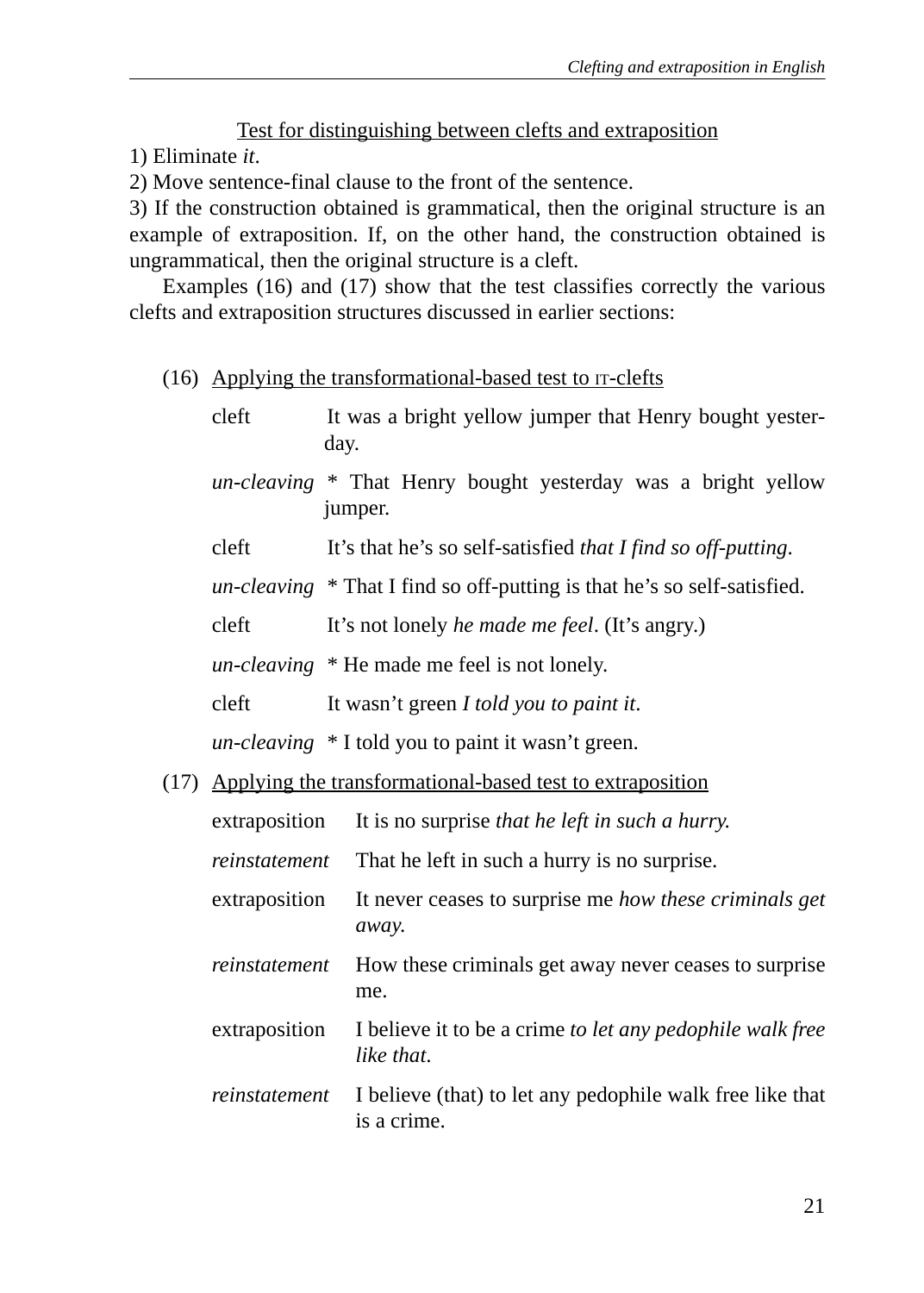extraposition It is pointless *complaining to the head manager*.

*reinstatement* Complaining to the head manager is pointless.

So what about the earlier problematic examples? Their analysis is given below:

#### Applying the test to (A):

... it's quite good *to hear that faith's actuallyexperimenting with a few different things* ... To hear that faith's experimenting with a few different things is quite good.  $Grammatical<sup>10</sup> \rightarrow result: EXTRAPOSTITION$ 

Applying the test to  $(B)$ : … it's about six weeks ago *they did the job* \* They did the job is about six weeks ago.

Ungrammatical  $\rightarrow$  result: CLEFT

Applying the test to (8): ... it was very hard *for him to get taken* ... For him to get taken was very hard.

 $Grammatical \rightarrow result: EXTR APOSITION$ 

Applying the test to  $(9)$ :

... it's only the very odd occasions *someone else works* ...

\* Someone else works is only the very odd occasions.

Ungrammatical  $\rightarrow$  result: CLEFT

#### *4.2 Other issues and problematic cases*

Despite the general applicability of the test, it is not always possible to reconcile all problematic examples. Sometimes, this is because of the very nature of spoken language, $^{11}$  which is syntactically loosely integrated, see example (18):

- (18) FR i'd better try swallowing a piece when i'm before it's cooked since that's what the chemist reckons that's what that's what estroscopy's like <laughs>
	- MK HANG on
	- DV <laughs>
	- MK why don't we stick that down have a look down there
	- DV oh yeah it's got a hole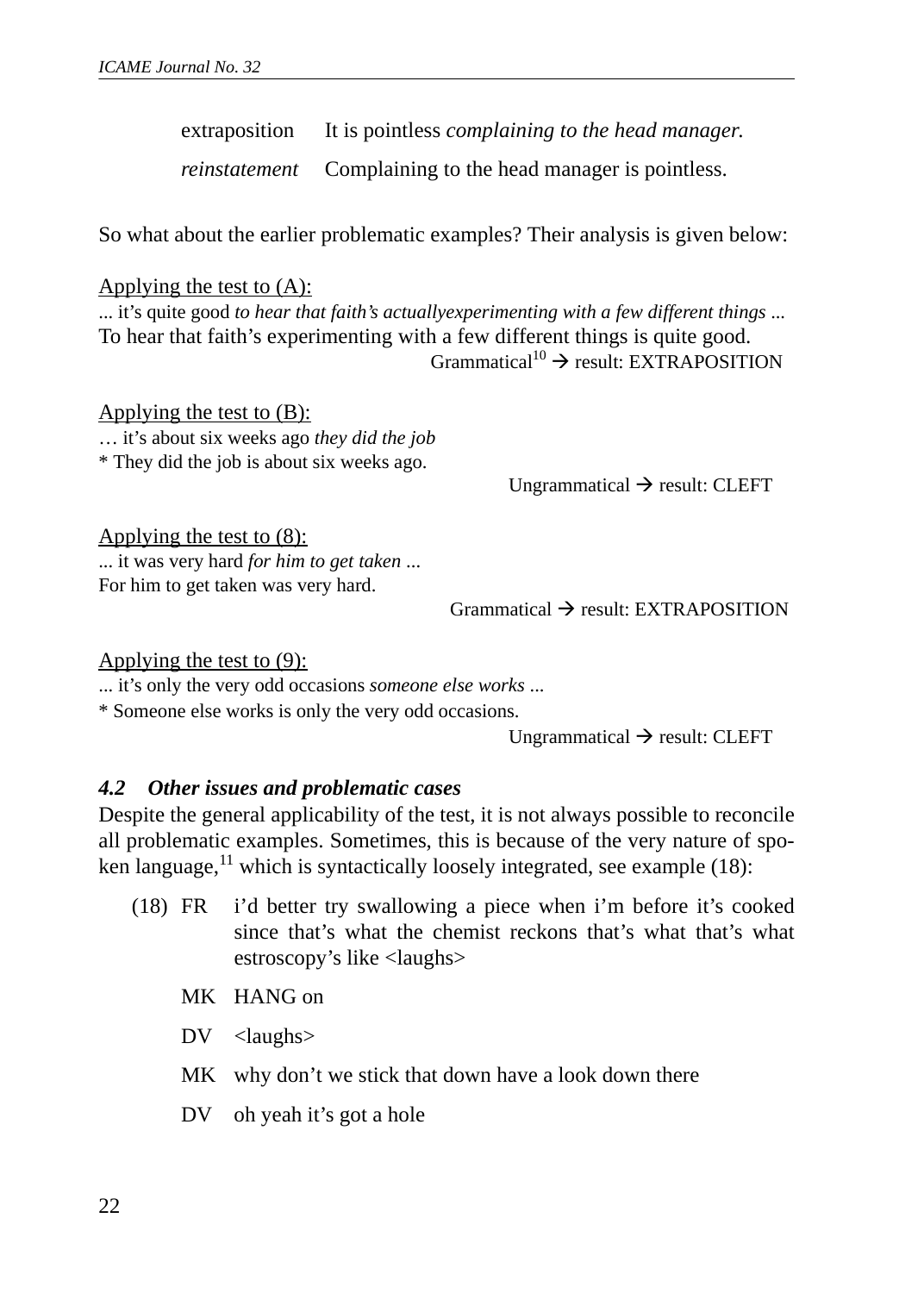- MK <laughs> mm
- DV i wonder if you can see right <laughs> probably be perfectly strange
- MK you can't even blow through it
- DV mm you can't either  $\langle$ sniffs $\rangle$   $\langle$ pause $\rangle$  i thought it had a hole right through
- MK **it's only the beginning and the end the worm gets lost** <laughs> it's still in there <longer pause>
- DV oh well <longer pause> <clears throat> <longer pause> well some of us have got things to do <longer pause>

(WSC#DPC014)

It is not clear whether the construction *it's only the beginning and the end the warm gets lost* contains two disconnected clauses, the first, *it's only the beginning and the end,* being a response to the previous speaker's utterance, and the second a new, unrelated clause, or whether the construction is one long 'sentence' containing two, un-integrated clauses. If the latter analysis is adopted, the test gives \**The worm gets lost is only the beginning and the end*, which is clearly ungrammatical, and leads to the conclusion that we are dealing with a cleft. However, if the original construction were more tightly integrated syntactically (as one might find for instance in a written text), i.e., *It's only in the beginning and in the end that the worm gets lost*, then the test would give *?That the worm gets lost is only in the beginning and in the end*, whose grammaticality is not so easily assessable. The example illustrates a broader difficulty, namely how to analyse spoken language, and the potential problems which stem from the assumption that spoken data has a relatively high degree of syntactic tightness, as found in writing (see Chafe and Danielewicz 1987 for further details).

A different type of syntactic looseness is found in examples where the extraposed clause is not integrated inside the clause complex which it is part of, as in (19):

(19) AL and then when he's that was pretty shattering and then after i'd actually two years later after i'd had them all fixed up and everything he took other moulds and **to actually compare them it was just <pause> unbelievable** (WSC#DPC062)

Here, the extraposed clause *to actually compare them* is topicalized, preceding the clause *it was just unbelievable*, which is in fact the opposite of what extrapo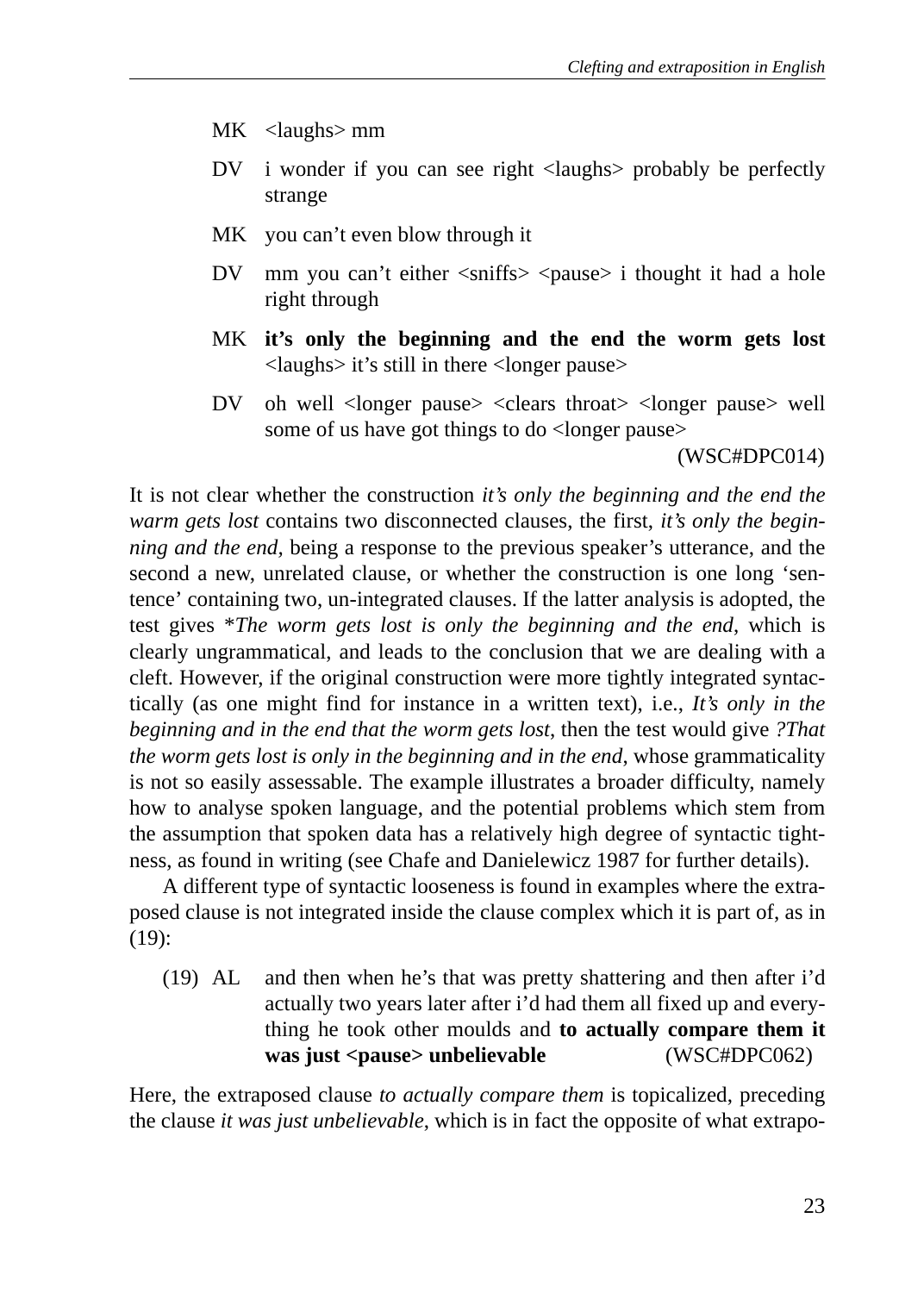sition is actually used for. Note that the presence of *it* indicates that we are dealing with some form of extraposition – but the function of construction in discourse is not the usual one in this case.

A different analysis would be to take the anaphoric *it* as pointing further back to the clause *he took other moulds* (it could not point only to the noun phrase *other moulds*, since the predicate is *was*, and the noun phrase is plural) rather than to the non-finite clause *to actually compare them*. This way, the clause *it was just unbelievable* is independent from the preceding clause, and thus we do not have a case of extraposition. It is simply unclear what clause is co-indexed with anaphoric pronoun.

It is not only extraposed clauses that can appear syntactically loosely integrated, or rather un-integrated, in spoken language. Cleft constructions also suffer from the same phenomenon. Consider example (20):

- (20) BA what was that one that you made
	- TR yeah **it was this little thing just this folding that they do** and they wrap <pause> this little thing around them and they put a strip of dried meat in it apparently according to the book anyway (WSC#DPC025)

The relative clause *that they do* modifies *this little thing just this folding*, which is in fact not one noun phrase but rather two noun phrases, treated as one single one and produced by the speaker online, while she was still thinking about what she wanted to say.

Similarly, the speaker in (21) starts to form what looks like an IT-cleft, but whose relative clause is not introduced by the expected relativizer *that*, but appears instead as a temporal adverbial clause introduced by *then*. This is presumably because of the complexity of the construction, where the clefted constituent is made up of two coordinated clauses:

(21) LL **it's only when HE says that it's important or when he's seen it and then HE talks about it then it's important** but if you talk about something that he doesn't know anything about then it's not important (WSC#DPC007)

There is another possible analysis of the example in (21); namely the *when*clause could be taken to be a headless relative and the *it ... then* to form a correlative construction. This serves to illustrate again the general problems encountered when dealing with spoken data, that is, the availability of different analyses and the lack of a clear-cut solution.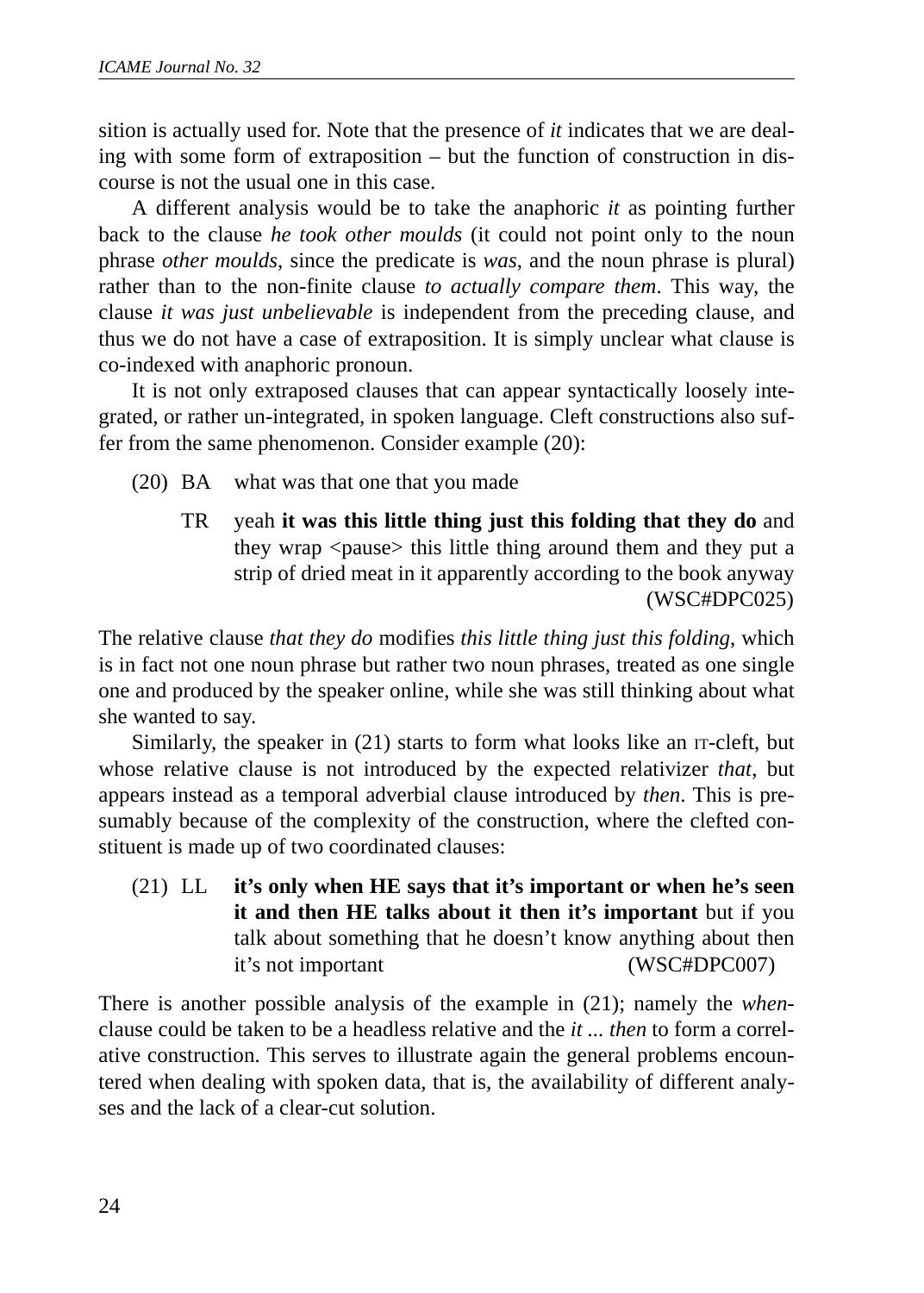Finally, a common feature of spoken language is anacoluthon, where a phrase is used in two, disconnected clauses.<sup>12</sup> For instance, in  $(22)$ , the noun phrase *mother* is used in the cleft as a highlighted element (the clefted constituent), while at the same time functioning as subject in the following clause *went back to her doctor* (which would constitute the clefted clause in a tightly syntactically integrated cleft *It was my mother that went back to her doctor and* ...):

(22) AN see m mum and dad had hepatitis  $\langle$  pause $\rangle$  and they go to different doctors and one of them gave <pause> just one sort of mal malarial tab <pause> tablet and the other one gave two sorts of malarial tablet so then <clears throat> i think **it was mum went back to her doctor and asked for the** <laughs> **other sort too** (WSC#DPC008)

False starts or restarts can also permeate spoken language as in (23):

- (23) KA yeah straight sorry <pause> straight feminists
	- TS well i know especially her because she's ULTRA political <latch>
	- LU well
	- KA yeah but <pause> **it's sort of weird the way straight women the way they put down men so much** i suppose lesbians don't talk about them so much <latch>
	- TS no cause we don't have to even worry about the politics of men <pause> (WSC#DPC024)

The sentence *The way straight women the way they put down men so much is sort of weird* does not seem to be grammatically 'acceptable' in writing, but it is in speech.

This point brings us to a final observation concerning the distinction between grammatical acceptability and stylistic preference. In some cases, extraposed clauses are not as stylistically 'accommodating' when being reinstated to subject position. The transformation produces constructions which are stylistically awkward, though still grammatically acceptable. However, in spite of this stylistic awkwardness, the test still gives the desired results when applied in these instances. For example, in (24), the reinstated extraposed clause *having a fight is worth(while) i suppose* may not be stylistically preferred, but it is nevertheless grammatical: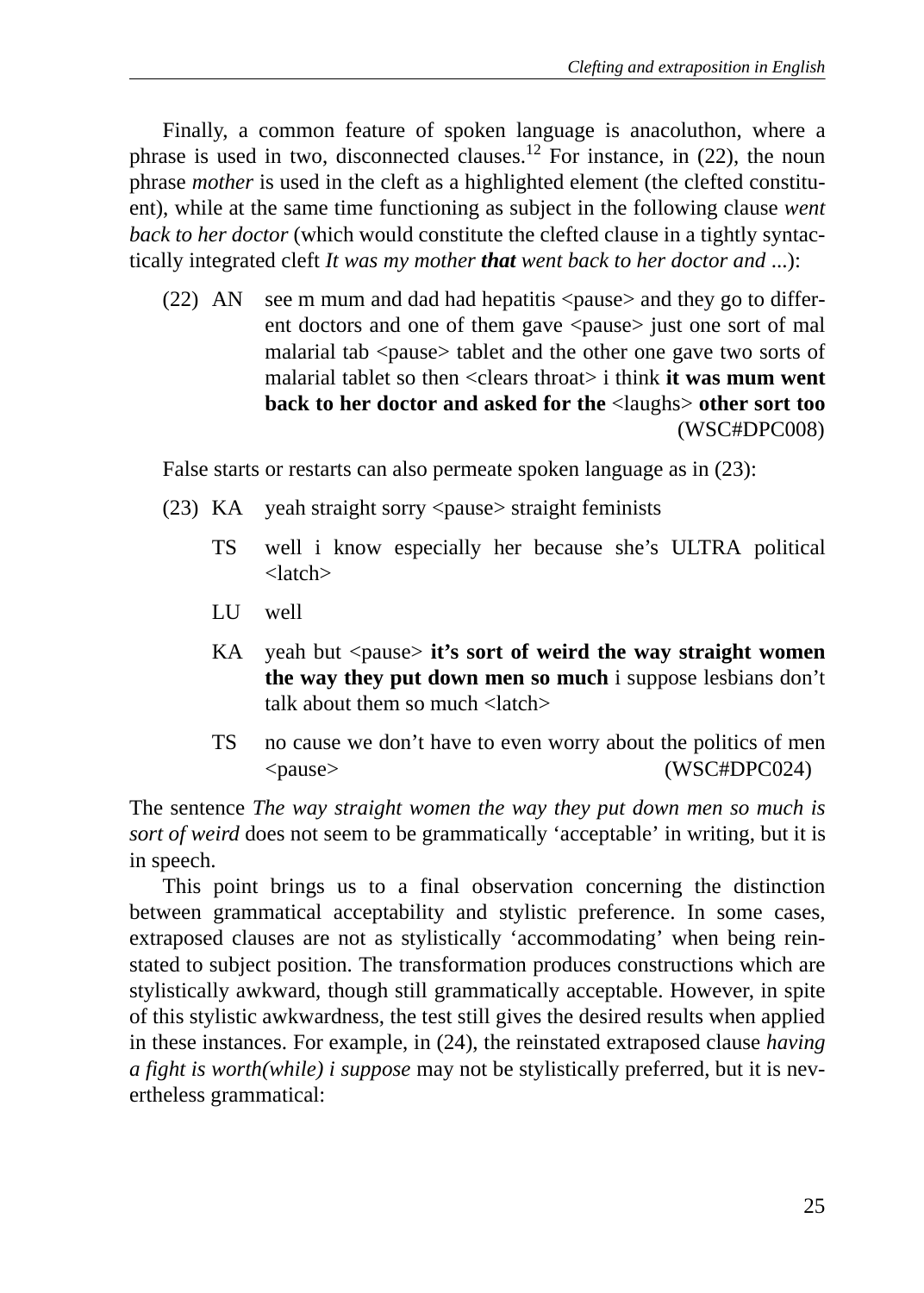(24) LN yeah it was the fact that he was going to lose in the long yeah he's gonna lose in the long run anyway cos of course they will be allowed to get away with it <laughs> **it's worth having a fight** i suppose whereas like with mum we pay you know well over half

MR how much do you pay

LN seventy (WSC#DPC090)

This issue seems to affect constructions where both the predicate left over from the superordinate clause and the extraposed clause are particularly short/light. For instance in (25) and (26), the predicate 'remainders' *good* and *very hard*, respectively, and the extraposed clauses *that you do* and *to fit* are all short/light:

|     | $(25)$ BB you're not jen                                                                 |              |
|-----|------------------------------------------------------------------------------------------|--------------|
| JN  | no $\langle$ laughs $>$ i'm just a dick $\langle$ laughs $>$                             |              |
| SS  | $\langle$ laughs> no no no you you <b>it's good that you do</b>                          |              |
| JN  | oh                                                                                       |              |
| BB. | is that why dave likes you                                                               | (WSC#DPC093) |
|     | (26) MR we'd load the boot up we had a vanguard with a curved lid boot<br>$\blacksquare$ |              |

- lid **it was very hard to fit** <latch>
	- XX what's a vangua oh the guard (WSC#DPC063)

This is not so much of a problem for extraposition where either only the remainder of the predicate is short/light, as in (27), or in cases where only the extraposed clause is short/light, as in (28). In both examples, the reinstated extraposed clauses are stylistically acceptable: *that there's different kinds of fits is interesting* in (27) and *to do it was jolly decent of her* in (28):

(27) JM no

## XX but **it's interesting that there's different kinds of fits <long pause>**

CR yeah people can some people grow out of it too some people you know who fit as children don't at all (WSC#DPC070)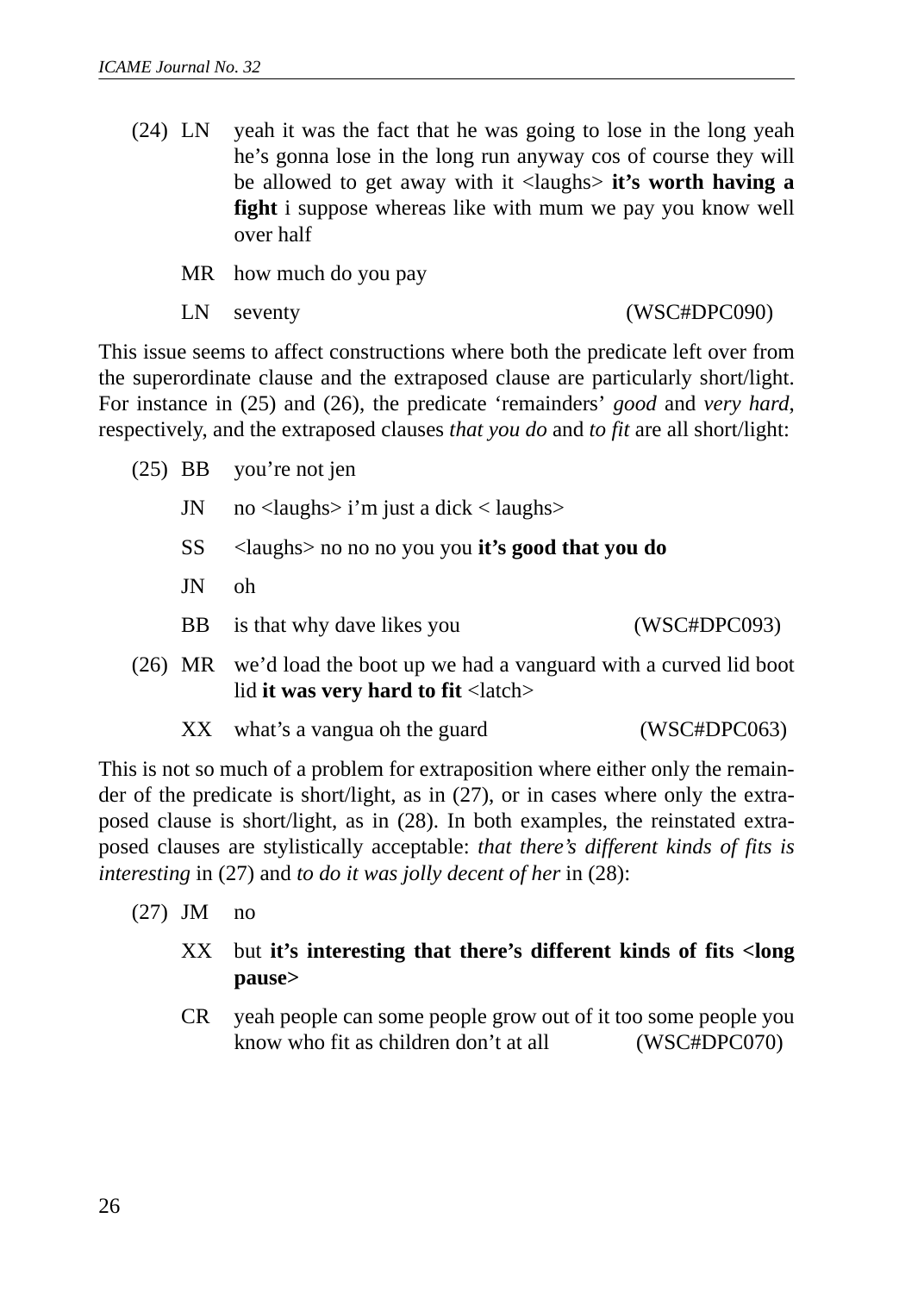- (28) LC it was quite <laughs> funny having having all those photos taken with this sneering and smiling sarah behind the photo behind the camera <laughs>
	- MG what <laughs>
	- LC **it was jolly decent of her to do it** because she's actually very busy at the moment <longer pause> and she's being quite devoted to it (WSC#DPC039)

Instead, it seems that stylistic problems appear only when both the extraposed clause and the leftover predicate are short/light. This is somewhat surprising in light of the various explanations put forward in the literature regarding the motivation for extraposition. If the use of extraposition is indeed connected to processing ease, as suggested by Langacker (1974) and Huddleston (1984), and then a light subject clause should be perfectly acceptable, both grammatically and stylistically. So why are short/light clauses extraposed in the first place? Moreover, why should the reinstatement of the extraposed clause in its original position be stylistically awkward in such cases? All these examples raise further questions about the nature and properties of the constructions discussed and indicate that there is still much work to be done towards a better understanding of the discourse function of extraposition.

## *5 Conclusion*

IT-clefts and extraposition share various functional and structural properties. They are both thematically marked, clefting places a given constituent in focus position, and extraposition moves a clause out of subject (theme) position and places *it* sentence-finally. Similarly, both constructions have pronominal *it* in initial subject position followed by the copula *be* and a sentence-final clause (cleft clause in clefts and extraposed clause in extraposition). These affinities raise questions as to the basis/criteria on which previous studies have each chosen the cleft and extraposed examples analyzed, respectively, and whether they had 'masked' difficulties in deciding what to count as a cleft or an extraposed clause.

Despite their affinities, however, clefting and extraposition can be distinguished from each other in both, spoken and written language. The test proposed here for differentiating them involves a word order re-arrangement test, which states that clefts result in ungrammaticality when the cleft clause is pre-posed to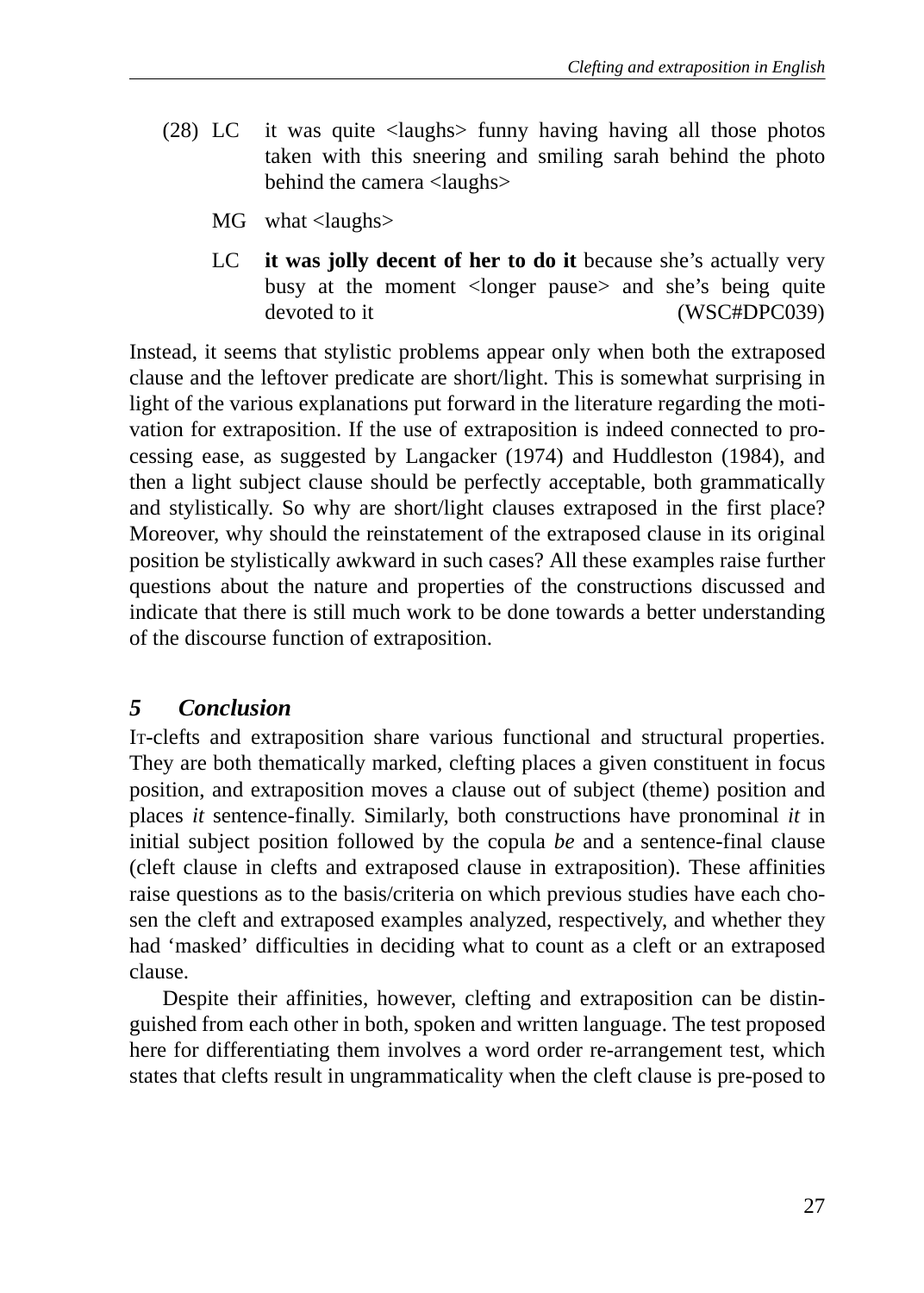replace *it*, while extraposition produces grammatical structures when the extraposed clause is reinstated in subject position.

Clefting and extraposition play a key role in the organization of discourse and the packaging of information, and give insight into the way speakers/writers construct linguistic expression. It is therefore of practical, as well as theoretical importance, to recognize similarities and differences between the two constructions. While this work provides some answers, problems still remain, such as stylistic issues, difficulties regarding language medium, and questions relating to the specific function of extraposition in discourse.

## *Notes*

- 1. Author's note: This paper would not be possible without Jim Miller, who took part in long discussions of how to distinguish clefts and extraposition, and read drafts and revisions of the paper. Similarly, I am indebted to Frantisek Lichtenberk for his meticulous draft reading which he so patiently endured. I am also grateful for the comments made by the referee which also helped improve the paper. Any remaining mistakes are, of course, my own.
- 2. More information on the corpus can be found at: http://www.vuw.ac.nz/lals/ corpora/index.aspx#wsc.
- 3. The examples provided here are mostly from the Wellington Spoken Corpus of New Zealand English, as indicated by the files names given directly after each example (i.e., WSC#DPC002). All others are my own (where no such references are given).
- 4. The WSC corpus is annotated for various discourse features. The relevant ones (some have been excluded here for clarity and simplicity) have been included in the examples cited, given in angle brackets. A  $\langle$  pause $>$  is less than one second long, a <longer pause> signals a pause between one and two seconds, and anything longer than five seconds is coded by <long pause>. The remaining discourse features coded are self-explanatory (i.e., <laughs> indicates that the speaker is laughing, <coughs> indicates that the speaker is coughing and so on).
- 5. The only type of extraposition we are dealing with in this paper is *be*-extraposition, as the possible ambiguity between clefting and extraposition only occurs in the case of extraposition involving the verb *be*.
- 6. The choice of terminology is explained at the beginning of Section 3.
- 7. The debate regarding the exact status of the relative clause is by no means resolved for the case of written language, but it is even more complex in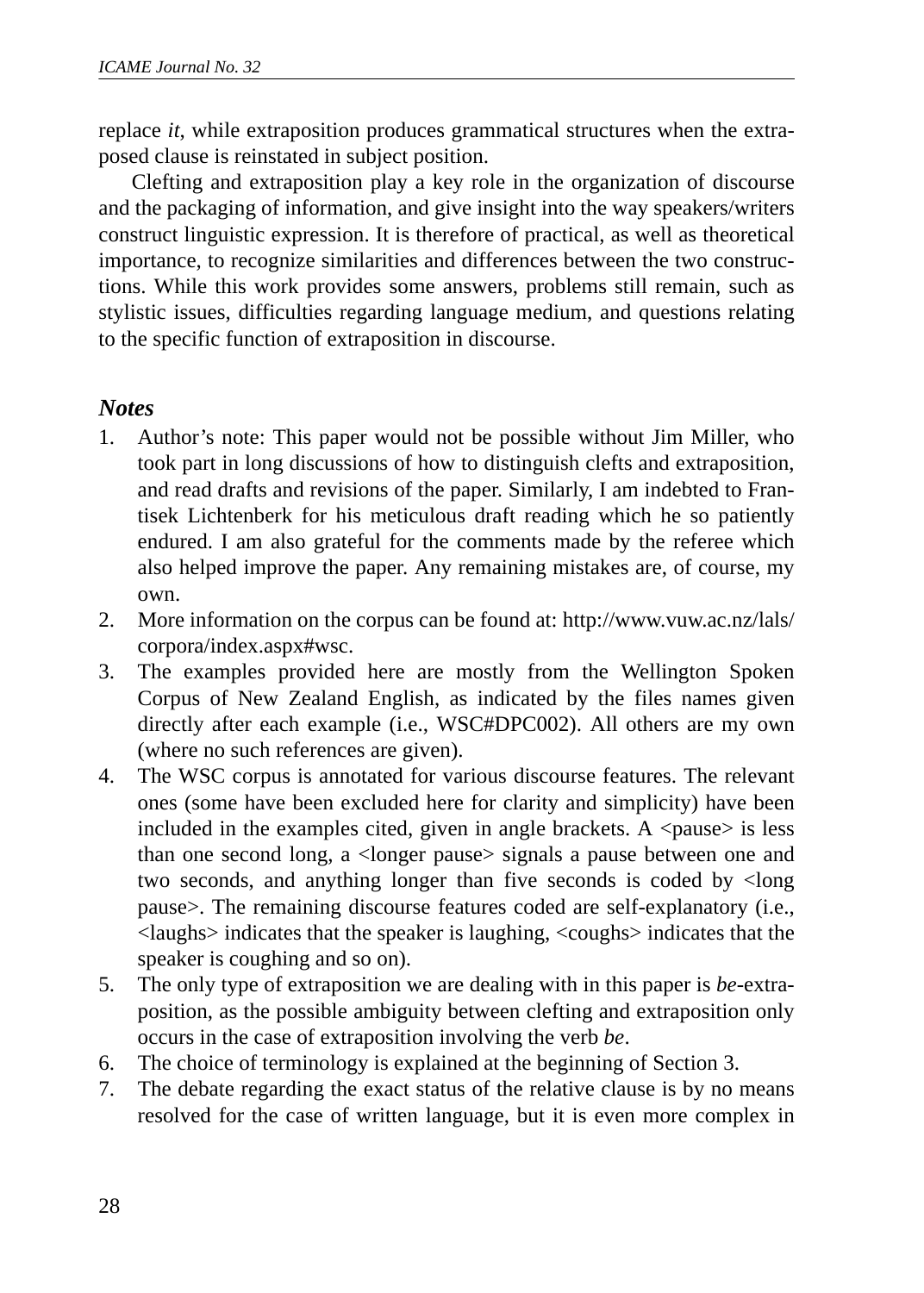spontaneous, spoken language. Examples from Quirk *et al.* (1985: 953) such as *It was because he was ill (that) we decided to return*, and *It was in September (that) I first noticed it* show clauses (*that we decided to return*, and *that I first noticed it*) which do not modify noun phrases, but rather entire clauses (*because he was ill*, and *in September*, respectively). Their argument is based on the lack of a noun as antecedent, an argument which Miller (1999) has argued against. As pointed out in Miller, "the lack of a noun antecedent does not automatically disqualify a sequence as a relative clause" (1999: 17), however, the impossibility of replacing *that* with a WHword does. Furthermore, in speech, new constructions (not mentioned in Biber *et al.* 1999) such as *It was in September when I first noticed it* or *It was in Edinburgh where we found the picture*, were noted (Miller 1999: 19, examples 31 and 32) which could not be analysed as relative clauses, but rather as headless relatives (see Miller 1999 for a discussion).

- 8. The examples given by Pérez-Guerra (1998) for extraposed NPs and extraposed PPs are all from Middle English, none being from Modern English. This raises the question of whether these constructions are prevalent, if at all still existent, in English today.
- 9. Furthermore, it must be said that the inferential construction is more controversial still, in that, although it has been mostly analyzed as a cleft construction (as mentioned earlier), this analysis is not without its problems. Unlike IT-clefts, the inferential has by definition no element following the subordinate clause. This is often explained by ellipsis, as in the following example:
	- (i) *It is not that he is reluctant to help* [*that bothers me*].

However, more problematic are examples which go further away from the IT-cleft prototype in that they do *not allow* a cleft clause following the clefted constituent at all as in (ii).

- (ii) *LL: oh it's not that i don't want to have to look over my shoulder (WSC DPC007)*
	- *DV: oh it's just it just tastes the same it's just that it makes the spaghetti bigg (WSC DPC014)*
	- *BD: it's just you know how i had those shin splints it's just that i don't get those <longer pause> (WSC DPC037)*

The inferential construction also has no focal stress, and a limited number of elements which occur after the verb (*just, like, simply* and *rather*). Another characteristic of the construction is its appearance with the negative particle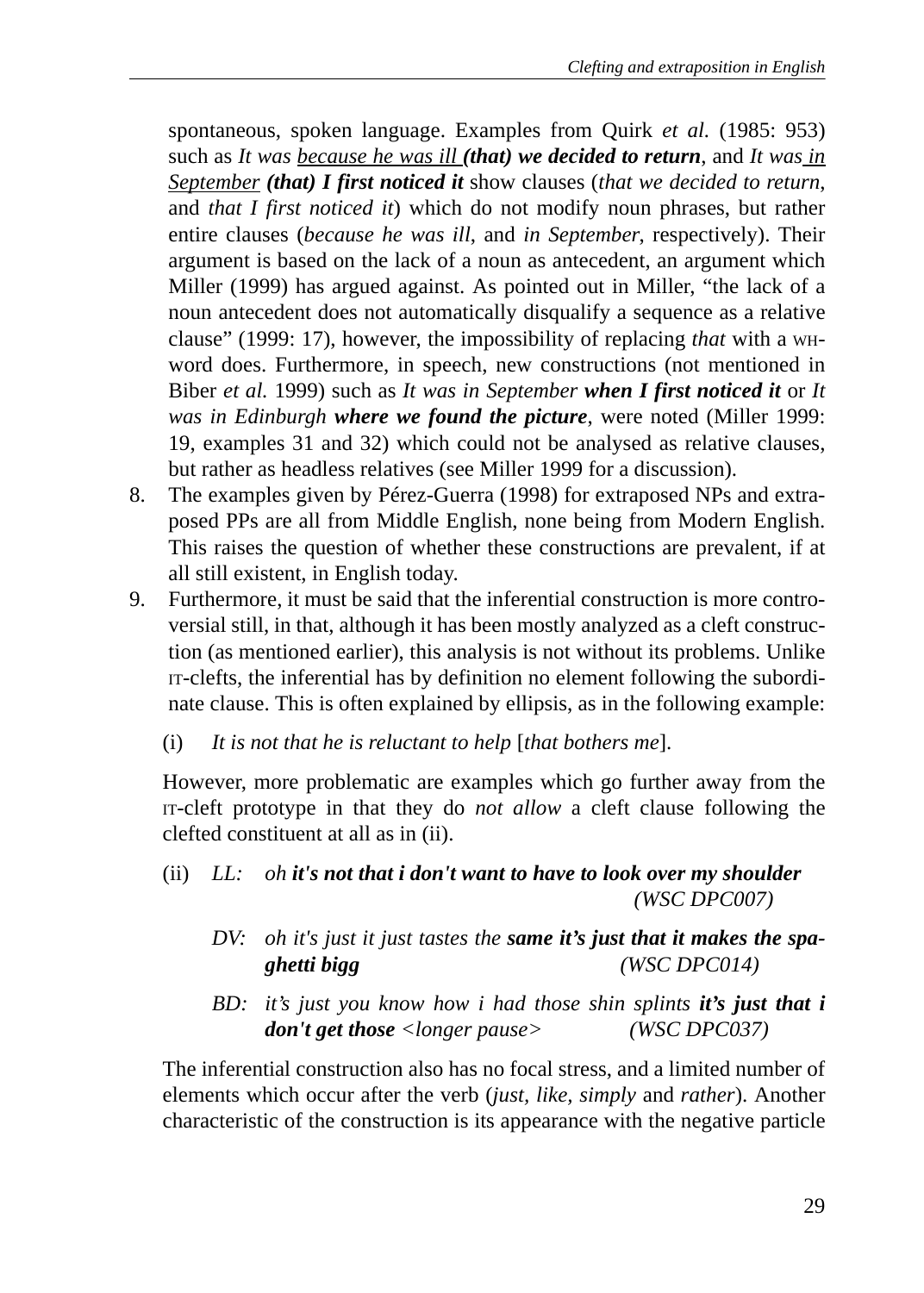*not*. The use of the negative changes the presupposition inferred by the subordinate clause. Let us reconsider example (i) without the cleft clause, and the positive counterpart of the construction:

- (iii) *It is not that he is reluctant to help.*
- (iv) *It is that he is reluctant to help.*

The presupposition in (iii) is that he is NOT reluctant to help, whereas in (iv), the presupposition is that he IS reluctant to help. However, adding a cleft clause changes the presupposition in the negative inferential, but not in the positive inferential:

- (v) It is not that he is reluctant to help that bothers me. PP  $\rightarrow$  He IS reluctant to help.
- (vi) It is that he is reluctant to help that bothers me. PP  $\rightarrow$  He is reluctant to help.

What all this shows is that inferential construction requires more data and further analysis.

- 10. It is however worth noting that the occurrence of this type of construction, i.e., *To hear that faith's experimenting with a few different things is quite good*, is not attested in corpora of spontaneous spoken English. In fact, the use of *that*-clauses and *to*-clauses pre-verbally is extremely rare in spoken language, and extraposed *that*-clauses and *to*-clauses are much more preferred, according to Biber *et al.* (1999: 676 and 724, respectively). Furthermore, as noted by Quirk *et al.* (1985: 964–965) some extraposition examples do not allow reverting to the 'un-extraposed' constructions, in either writing or speech, for example extraposed clauses of the type: *It seems / appears / happened / chanced*, as in *It seems that everything is fine*  $\rightarrow$  \* *That everything is fine seems*, or It happened that the old man was walking past again  $\rightarrow$  *\* That the old man was walking past again happened* (ibid).
- 11. Note that this would not constitute a problem for written language.
- 12. The term is well known in the community, but its origin is somewhat unclear and I was not able to find any references in connection with it.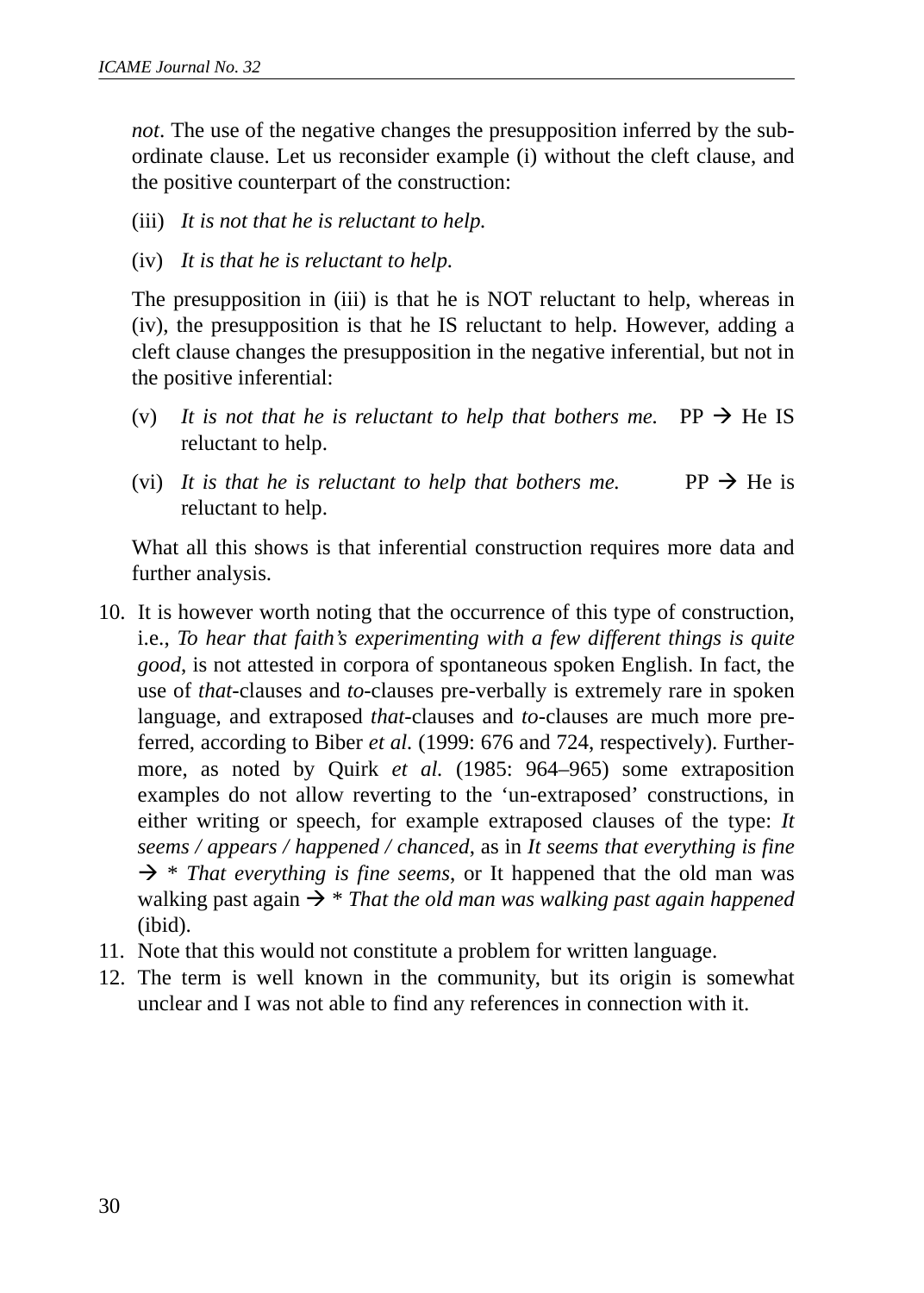#### *References*

- Aarts, Bas, David Denison, Evelien Keizer and Gergana Popova (eds.). 2004. *Fuzzy grammar – a reader.* Oxford: Oxford University Press.
- Biber, Douglas, Stig Johansson, Geoffrey Leech, Susan Conrad and Edward Finegan. 1999. *Longman grammar of spoken and written English.* Harlow: Pearson Education.
- Bolinger, Dwight. 1970. The lexical value of IT. *Working Papers in Linguistics* (University of Hawaii) 2: 57*–*76.
- Chafe, Wallace and Jane Danielewicz. 1987. Properties of spoken and written language. In R. Horowitz and S. J. Samuels (eds.). *Comprehending oral and written language,* 83*–*113. San Diego: Academic Press.
- Collins, Peter. 1987. Clefts and pseudo-cleft constructions in English spoken and written discourse. *ICAME Journal* 11: 5*–*17.
- Collins, Peter. 1991. *Cleft and pseudo-cleft constructions in English.* London: Routledge.
- Collins, Peter. 1995. Extraposition in English. *Functions of Language* 1: 7*–*24.
- Collins, Peter. 2004. Reversed *what*-clefts in English: Information structure and discourse function. *Australian Review of Applied Linguistics* 27: 63*–*74.
- Declerck, Renaat. 1988. *Studies on copular sentences, clefts and pseudo-clefts.* Leuven: Foris.
- Delahunty, Gerald. 1981. Topics in the syntax and semantics of English cleft sentences*.* PhD dissertation, University of California.
- Delahunty, Gerald and Laura Gatzkiewicz. 2000. On the Spanish inferential construction *ser que. Pragmatics* 10: 301*–*272.
- Delin, Judy. 1989. Cleft constructions in discourse*.* PhD dissertation, University of Edinburgh.
- Delin, Judy and Jon Oberlander. 1995. Syntactic constraints on discourse structure: The case of *it*-clefts. *Linguistics* 33: 456*–*500.
- Delin, Judy and Jon Oberlander. Forthcoming. *Cleft constructions in context: Some suggestions for research methodology*. See http://www.gem.stir.ac.uk/delin-publications.html#cleft; accessed in February 2008.
- Gundel, Jeanette. 1977. Where do cleft sentences come from? *Language* 53: 542*–*559.
- Haegeman, Liliane. 1991 [1994]. *Introduction to government and binding theory.* Oxford: Blackwell.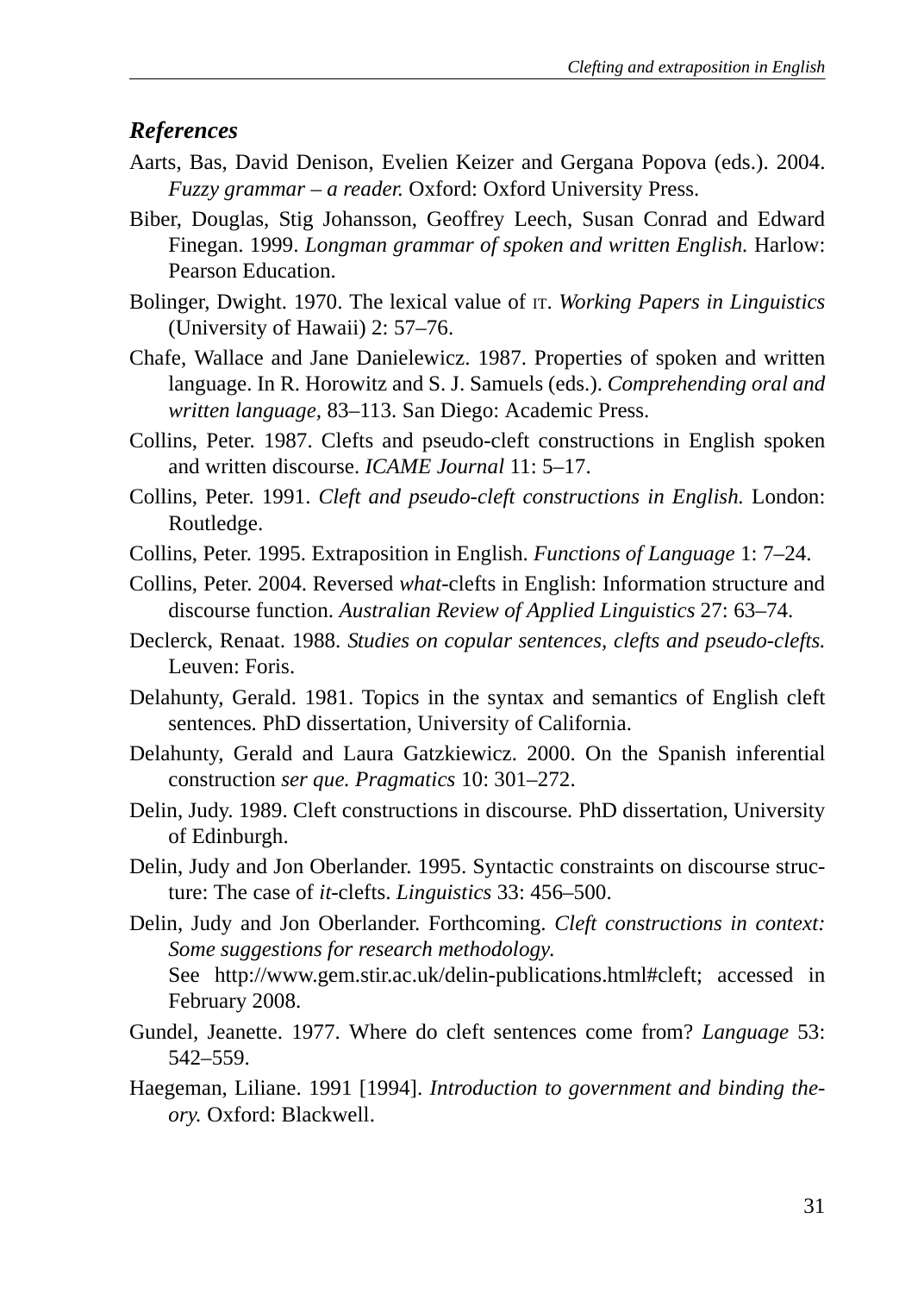- Hedberg, Nancy. 1990. *Discourse pragmatics and cleft sentences in English.* PhD dissertation, University of Minnesota.
- Hedberg, Nancy. 1998. The discourse function of cleft sentences in Spoken English. Paper presented at the Linguistic Society of America Meeting*.* New Orleans, Louisiana.
- Hedberg, Nancy. 2000. The referential status of clefts. *Language* 76: 891*–*920.
- Herriman, Jennifer. 2000. Extraposition in English: A study of the interaction between the matrix predicate and the type of extraposed clause. *English Studies* 6: 582*–*599.
- Herriman, Jennifer. 2003. Negotiating identity: The interpersonal functions of *wh*-clefts in English. *Functions of Language* 10: 1*–*30.
- Herriman, Jennifer. 2004. Identifying relations: The semantic functions of *wh*clefts in English. *Text* 24: 447*–*469.
- Hewings, Martin and Ann Hewings. 2002. *It is interesting to note that* ... : A comparative study of anticipatory 'it' in student and published writing. *English for Specific Purposes* 21: 367*–*383.
- Hoey, Michael. 2000. Persuasive rhetoric in linguistics: A stylistic study of some features of the language of Noam Chomsky. In S. Hunston and G. Thompson (eds.). *Evaluation in text. Authorial stance and the construction of discourse*, 28-37. Oxford: Oxford University Press.
- Hopper, Paul and Sandra Thompson. 1980. Transitivity in grammar and discourse. *Language* 56: 251*–*299.
- Huddleston, Rodney. 1984. *Introduction to the grammar of English.* Cambridge: Cambridge University Press.
- Huddleston, Rodney and Geoffrey Pullum. 2002. *The Cambridge grammar of the English language.* New York: Cambridge University Press.
- Jespersen, Otto. 1927 [1940]. *A modern English grammar on historical principles.* Copenhagen: Ejnar Munksgaard.
- Johansson, Mats. 2001. Clefts in contrast: A contrastive study of *it*-clefts and *wh*-clefts in English and Swedish texts and translations. *Linguistics* 39: 547*–*582.
- Lambrecht, Knud. 2001. A framework for the analysis of cleft constructions. *Linguistics* 39: 463*–*516.
- Langacker, Ronald. 1974. Movement rules in a functional perspective. *Language* 50: 630*–*664.